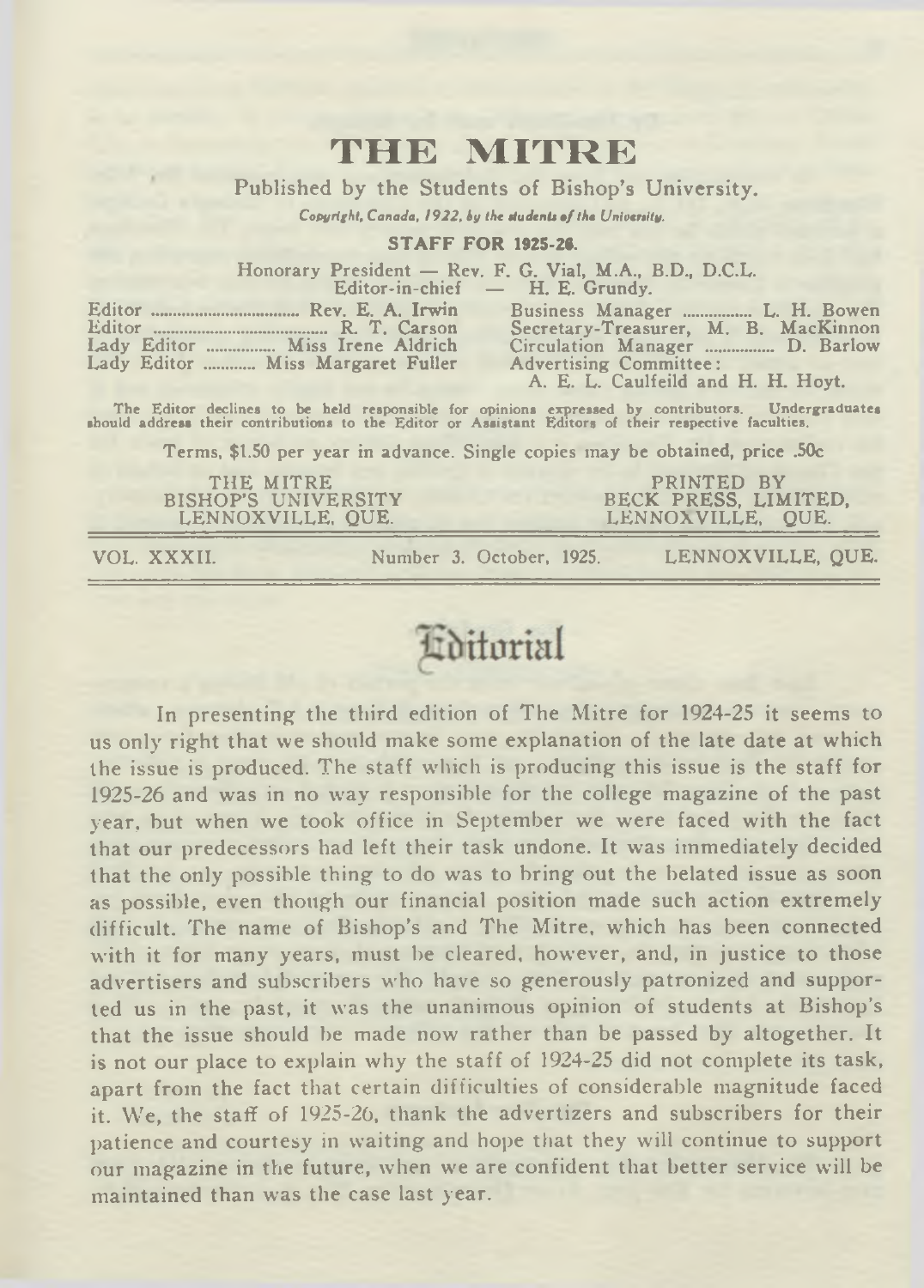#### **Dr. Hamilton's work for Bishop's**

At convocation last June the resignation was announced of Dr. John Hamilton, M.A., D.C.L., as Chancellor of the University of Bishop's College, a position which he has held for the past twenty-five years. Dr. Hamilton had done much for the college before 1900 in various positions and when the position of Chancellor became vacant in that year it was he who was chosen. For the first quarter of the present century the venerable doctor continued in office and in that time saw the college grow to surprising dimensions, a fact of which he spoke in his farewell address as chancellor last June. His work for Bishop's during those years cannot be too highly estimated and it was with the utmost reluctance that the Board of Governors finally accepted his resignation. Dr. Hamilton is a man whose efforts on behalf of work for the Church of England in the diocese of Quebec and beyond, and on behalf of other worthy institutions besides the Church, are bye-words in this country, and his connection with our college for so many years makes us proud in view of this fact. His severance with Bishop's is universally regretted.

#### **Our Graduates**

Last June there passed out from the portals of old Bishop's twentyseven students graduating for either their B.A or L.S.T. degrees, whose presence is being sorely missed this year. In one way or another these "old grads" did much for the college, some in a scholastic way, some in athletics, some in both. They did much for the college and we feel sure the college did much for them and fitted them better for their after life. Those of us who knew them miss them this year, but their time to leave us had come and their places here must now be taken by those who are not ready for the final examinations. The "old grads" enter various walks of life: some have entered the priesthood, some are teaching in schools, some are continuing their education preparatory to entering a profession and some are in business. To each one of them we wish the "best of luck". We are confident they will not lose track of their old friends at Bishop's and will always be ready with a warm spot in their heart to help out the college in every way they can.

#### **Our New Lecturers**

The Mitre takes this opportunity of welcoming to Bishop's the three new lecturers for this year. From Queen's comes Mr. A. L Kuehner,M.A.,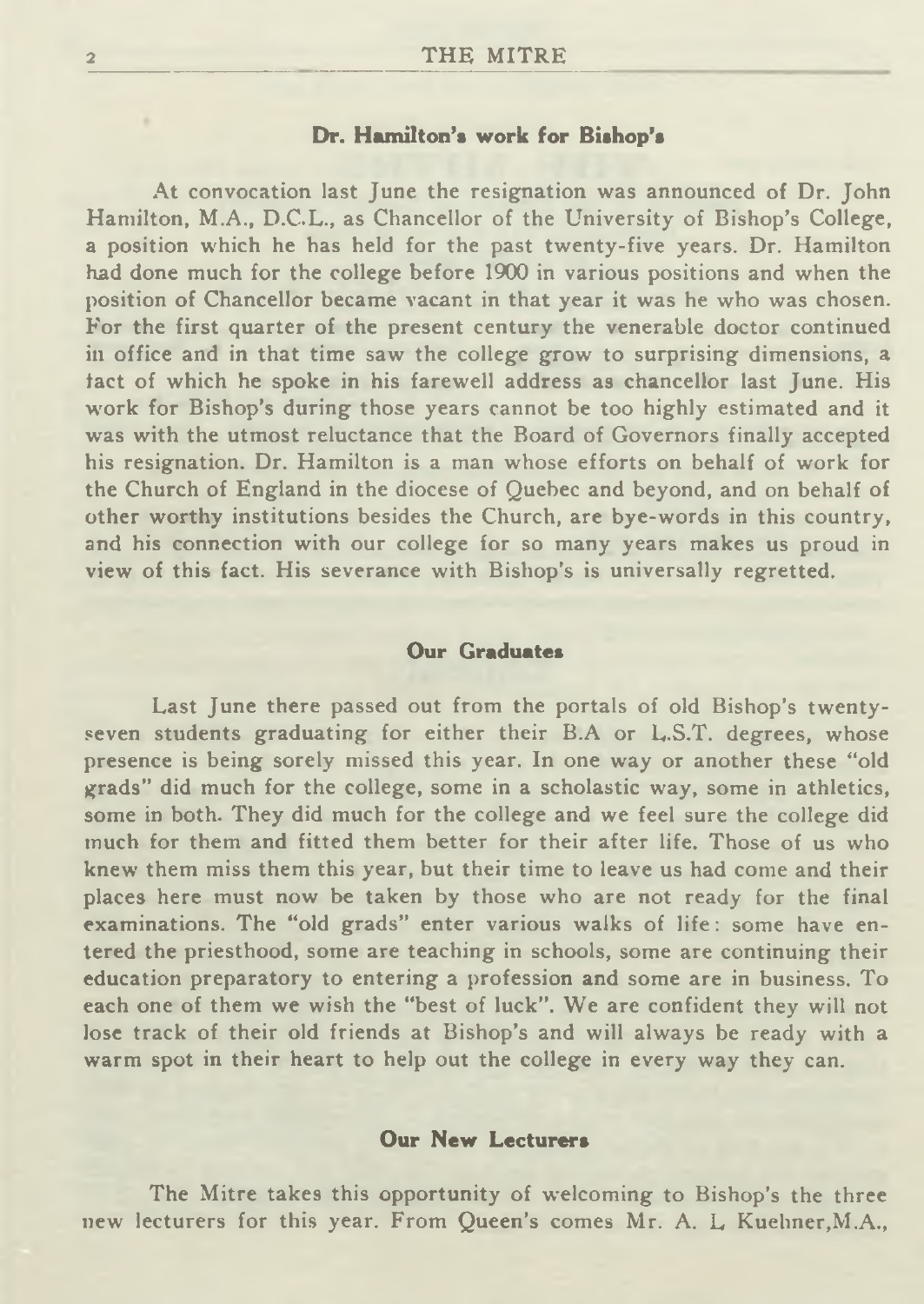one of the most brilliant students in recent years at the Kingston university, to be lecturer in science. From New College, Oxford, comes Mr. E. Owen, B.A., to become lecturer in classics, and from France comes Monsieur Breuil to take charge of Modern Languages. We wish them every success in their tasks.

The Mitre also records its sorrow at losing Mr. A. G. Hatcher, M.A., late professor of Science, who has gone to Newfoundland, his native country, to lecture in a newly-founded university there, and at losing Mr. A. M. G. Little, B.A., lecturer in classics last year, who is now on the staff of one of the United States military academies in the middle states. We wish Professor Hatcher and Mr. Little every success in their new fields of labour.

#### **NOTE:**

Owing to no material having been left us by last year's Mitre staff regarding the graduates of last June, we are unable to give much of the information regarding them which we would like, as none of the class are back this year. We have done our best and hope the members of the class will excuse any mistakes.

### **THE ADDRESS OF HON. RODOLPHE LEMIEUX**

Amongst those invited to convocation last June to receive the degree of D.C.L., (Honoris Causa) was the Honorable Rodolphe Lemieux, veteran statesman, orator and parliamentarian of the Dominion of Canada. At the last minute Mr. Lemieux was unable to be present, but his intended address at convocation was forwarded to the then chancellor, Dr. John Hamilton, and was one of such true greatness that it was considered worthy to be reproduced in The Mitre. In the address Mr. Lemieux, who was Speaker in the House of Commons just dissolved and who was formerly a Cabinet Minister, mentions his son, Lieut. L. R. Lemieux, M.C., who was an old Bishop's boy and who was killed in action while serving his country in the Great War. The address follows:

Lennoxville, 18th. June, 1925

Mr. Principal:

Gentlemen:

How can I adequately express my thanks for the great honour bestowed upon me? The event of today brings back many memories which cling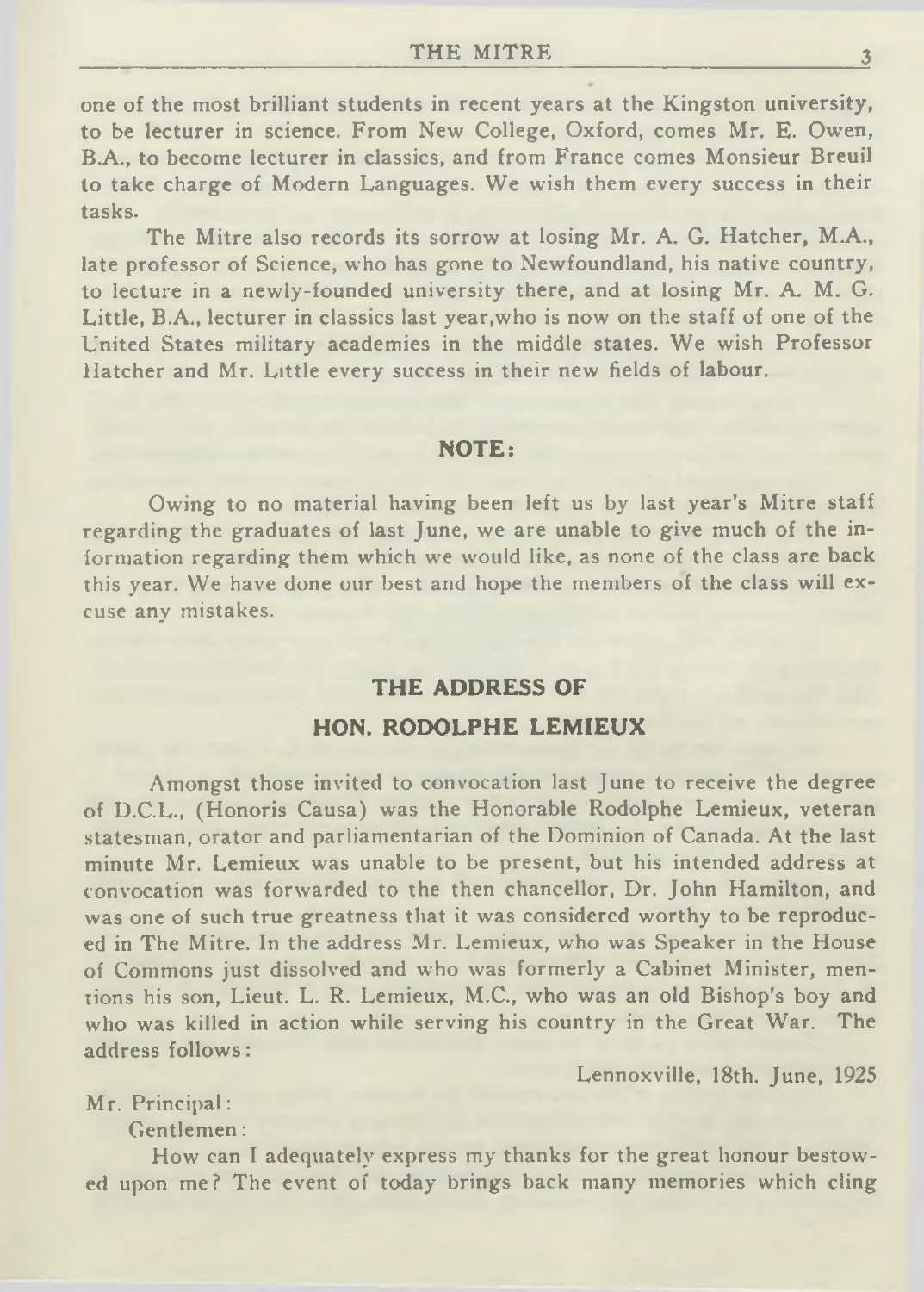tenaciously to my heart— memories which the trials and struggles of a long parliamentary career cannot efface.

Many years ago, I visited for the first time your University in the company of the Rt. Hon. Sir Wilfrid Laurier and the Hon. Sidney Fisher. I was given the privilege of addressing a few words to the students. The splendid surroundings of the noble edifices and, above all, the spirit permeating this institution, appealed strongly to me and I remember that I promised then that some day not too far distant my only son would become one of the students of this University.

A few years passed and one day, during the Summer of 1916, I brought him to register his name on your rolls.

You welcomed him in your midst and as months and years went by, I could appreciate what steady progress he made in his studies; what tender care you had for him; what sterling and manly qualities you developed in him.

He was proud of his Alma Mater; for his professors he had reverence; for his fellow students real sympathy and true friendship.

The Great War was then raging in Europe. The roll of the drum was heard all over the land. From all ranks of society young recruits were offering themselves for service. Canadian regiments were seen tramping from the deepest recesses, anxious to join the Colours in Flanders fields.

Early in 1917, when the horizon was so dark that many were almost despairing of victory, my boy bade adieu to his family and friends of Lennoxville. He could not resist the call of duty when so many of his comrades here were already at the Front.

It is not for me to say how he fought, how he died. If ever the young students of Lennoxville make the pilgrimage to the battlefields in France, I wish them to stop at a little village called Cherisy. There, not far from the old church in that village, is a British cemetery, where, with many other gallant soldiers, my Roddie is buried.

Engraved on a tombstone they will read his dying words: " Dites-leur que j'ai fait mon devoir."

There you have in those simple words the whole philosophy of life. You will no doubt remember the words of the hero in Tennyson, Sir Galahad, "If I lose myself, I save myself." Service and duty-these must be the watchwords of our young men.

Fondly do all of us of the older generation hope that war and its evils may never devastate the world again.

But the battles of life are carried on in other fields: in the homes, in the professions, in the realm of politics. There is a constant call for valiant soldiers of the truth— happy warriors, strong, serene,steadfast.

University training will, in this hurried and restless age, tell you of life's abiding happiness and enduring satisfaction; that they lie not in pride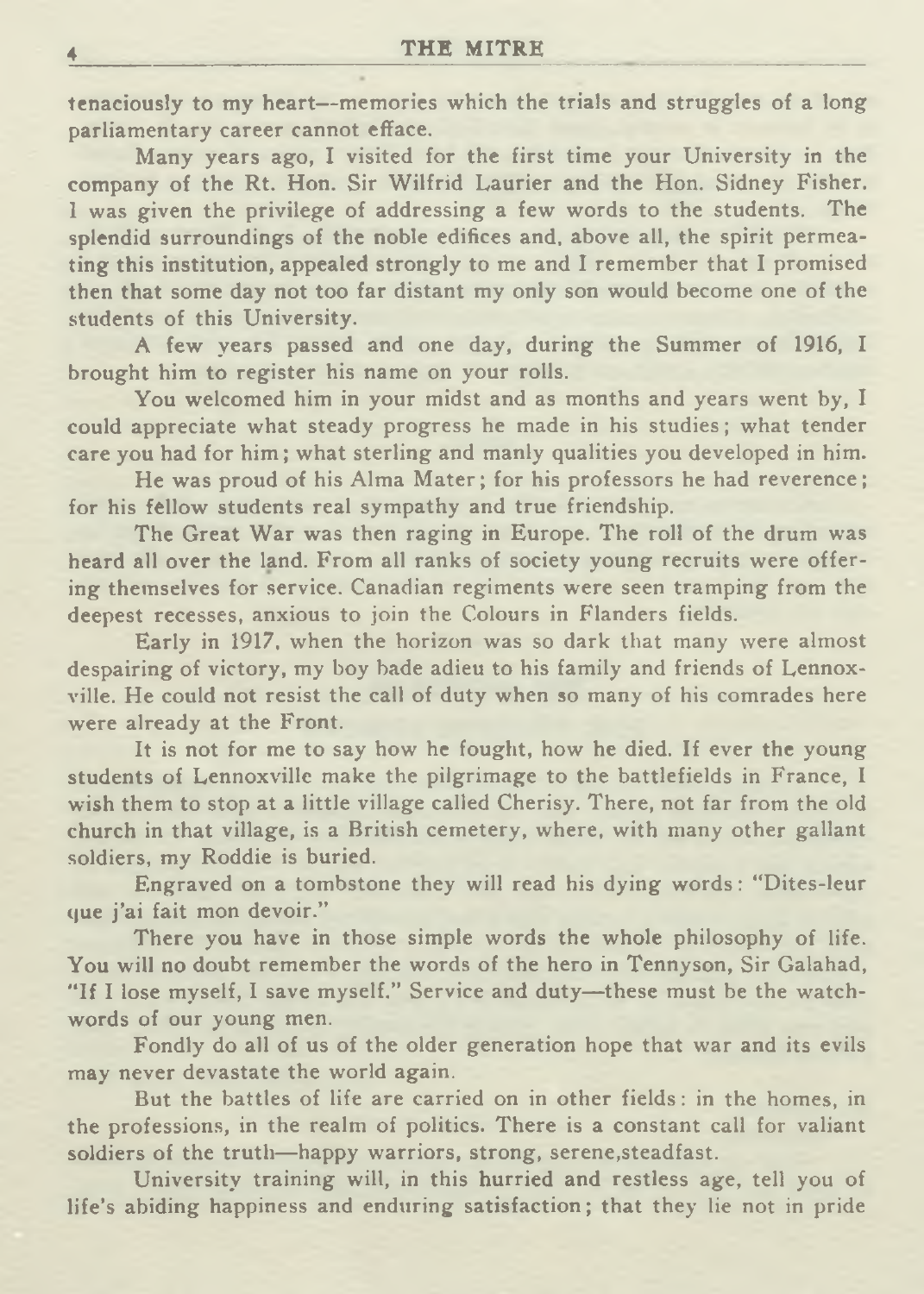of place and power, in greed of gold and vain display, but in simple and elemental things; in the love that glorifies the home; in health of body and mind; in labour that is of service to your fellow-men; and in the joy of work well done.

This I know of your Alma Mater—which is now mine by adoption it will teach you to be honest in thought, steadfast, tolerant and just; to be of courage and good cheer, having faith in the power of truth, faith in our young country with its diversified races, faith in God.

These lofty ideals are in the very making of Lennoxville: they are embedded in its strength and gleaming in its beauty.

Let the young graduates of today buckle on their armour and live up to the standards as exemplified by their professors and they will soon realize that service and duty will make of them enduring guides to society and a power in the land.

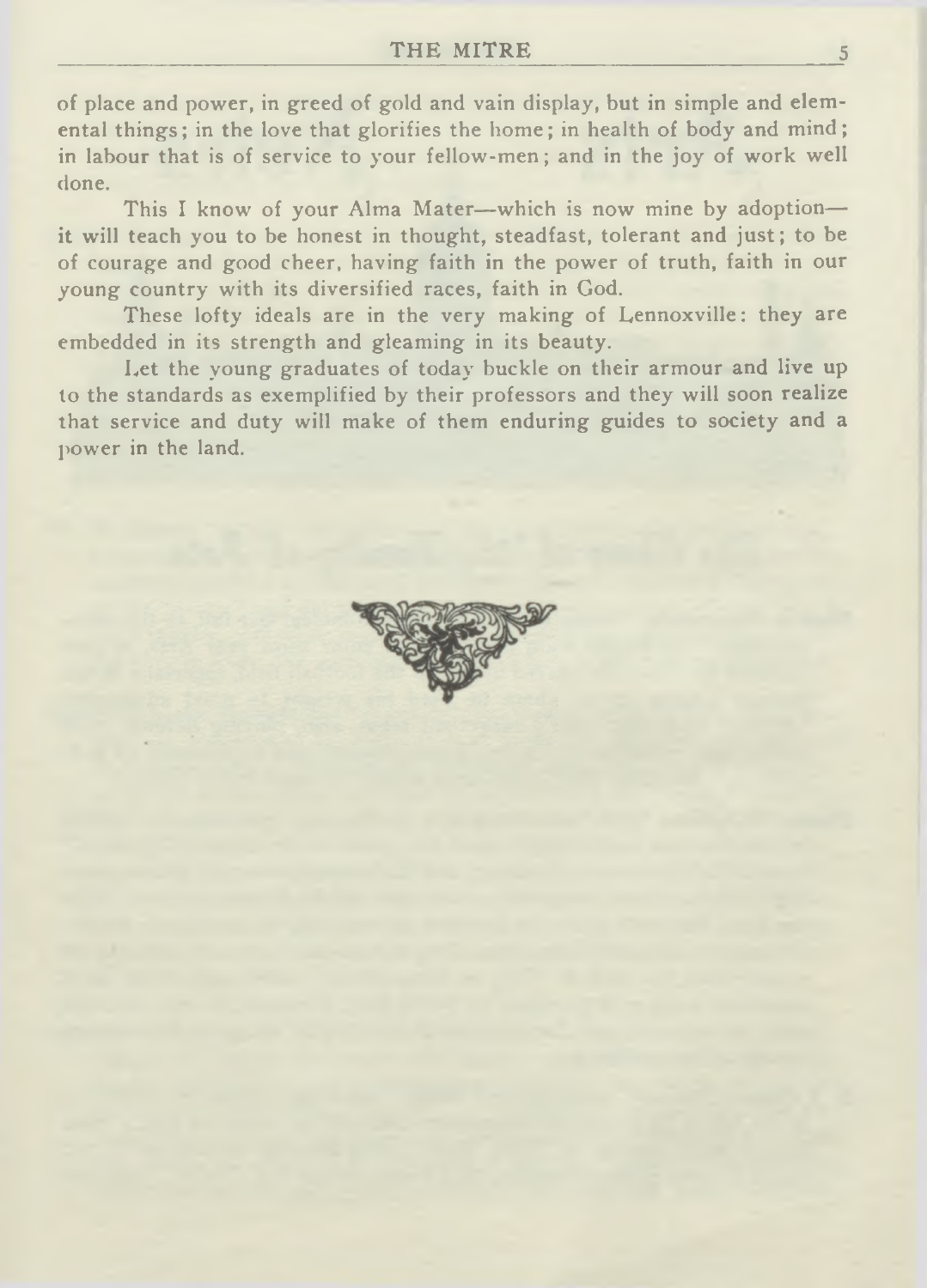

## **The Class of '25, faculty of Arts.**

- **Monroe Abinovitch:** Monroe came to us from Montreal last fall, to the satisfaction of the Rugby team of '24-'25, to enter third year Arts, in preparation for Law : He proved useful on the football field, especially in the famous Loyola game, where he used his weight to good advantage. "Abbey" made last year's basketball team, also, playing defence until laid up with a bad knee. He was a good student, and so obtained'his B.A. with high standing. May Lady Luck attend his path in the future!
- **Richard F. Callan:** "Dick" wandered here all the way from sea-girt Halifax in the Bluenose land, to help swell the ranks of the class of '25. He attended Halifax County Academy and Dalhousie University before coming to Bishop's, and must have a very fair scholastic record there, judging from his work here— for Richard was no laggard as regards the intellect. He was an Honours man. Dick turned out to be somewhat of an actor, doing his stuff in "Tilly of Bloomsbury", voted one of the most successful plays ever produced by the U. B. C. Dramatic Society. Richard enlisted in the "Army", being one of the N. C. O.'s last year. Best wishes for his future welfare!
- **B. J. Cohen:** " Barney" entered these halls of learning, coming from McGill, in the fall of '23 to join the Sophomore class of that year. He won a place on the Rugby teams of '23-24, '24-25, being another combatant in last year's Loyola-Bishop's battles. " B.J." was also in the C.O.T.C., and was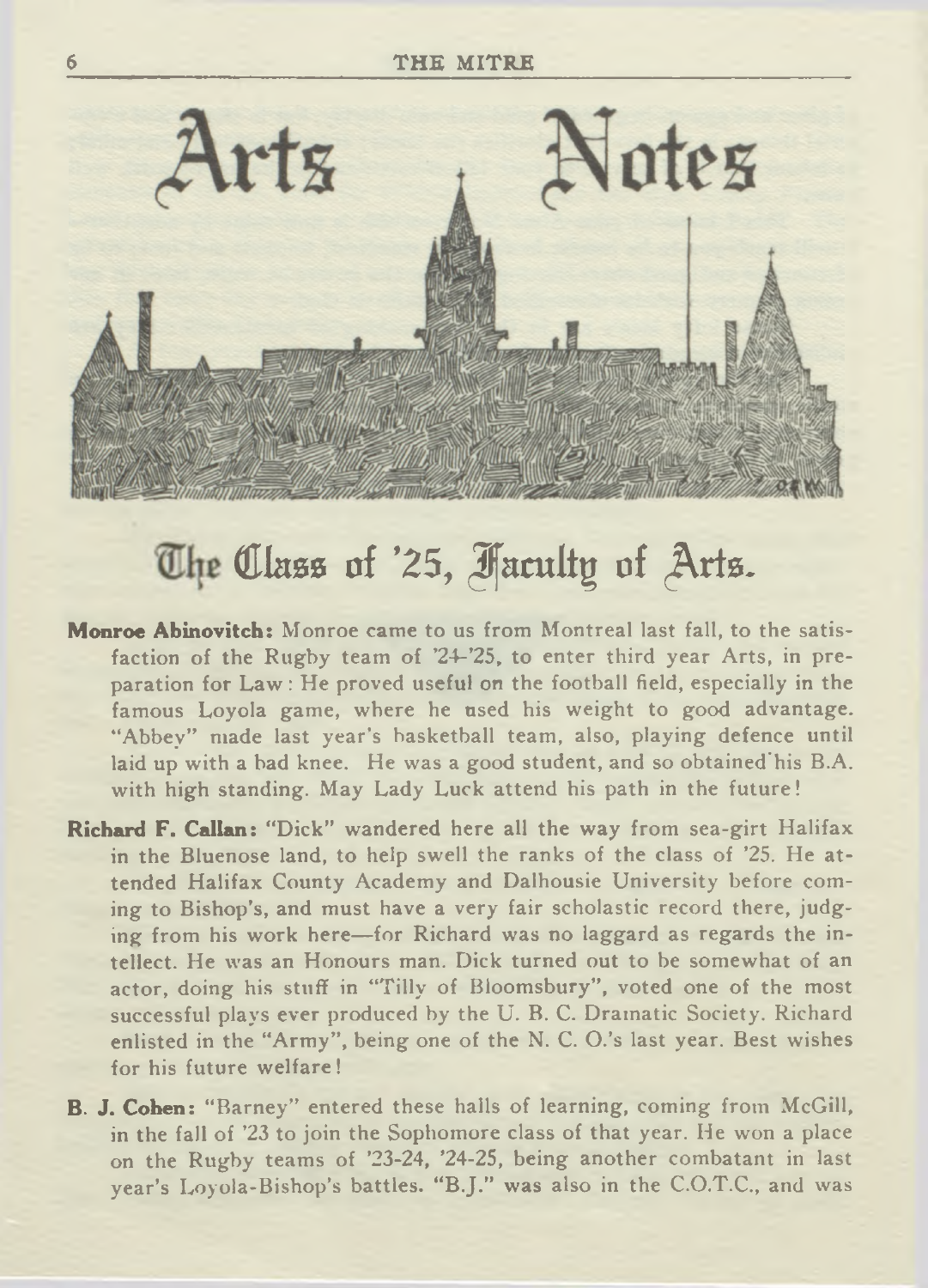business manager of the Dramatic Society, '23-24. Last year he took an interest in Basketball and turned out to practice, although he did not make the team. Barney intends to be a lawyer, ultimately, and will probably succeed in that worthy profession.

- **Robert K. Earls:** Born at Midland, Ont., in 1900, Bob was educated at the famous Ottawa Collegiate Institute, and registered at Bishop's back in '22, as a Freshman. Robert had the literary "knack", which explains how he came to be on the Mitre Staff as Arts Editor in '23-24, and as Editor-in-chief in his final year. He also had oratorical tendencies, and hence was a valued member of the Debating teams every year he was here. Bob knew how to wield the Sword of Sarcasm, and many a time made the opposing debaters feel rather superfluous! Bobby was once aiming at a place in the ranks of the Ministry, and may finally obtain one if he does not change his mind.
- **W. W. Gibson:** Wright was a Danville, Que., boy, and was a good musician, happening to have been a grad, of the Dominion College of Music, and so made an excellent accompanist to " Shag" Sherrell's choruses. Gibby was in the "Army," and did his bit in the inspection last year. Wright was a good student, and made many friends at Bishop's, always having a cheerful smile in store. We wish him the best of luck in his teaching profession.
- **Melvin Wheeler Hambleton:** " Hammie" was born at Roxton Falls, Que., and and was educated in his early days at Stanstead Wesleyan College and St. Francis College High School, Richmond. Melvin was one of the quieter spirits of the place (although he could " step out" upon occasion!), and had scholarly inclinations, always ranking high in the classroom. In his Sophomore year('23-24) " Hammie" turned out to Rugby and was also an enthusiast in basketball, C.O.T.C and the annual Road Race. Last year he won a High School Diploma, and also was smitten hard by one of Cupid's arrows! Hammie intends to be a doctor of medicine, and we wish him the best of luck. May he be as successful in the operating room as in the classroom !
- **Nichol B. MacDonald:** " Mac" hied himself from Lake Megantic to Lennoxville in '22. In his Sophomore and Senior years he won a berth on the Rugby Team and played in every game last year. Also, in his second and third years, " Nic" tended the nets, very creditably, for the B. C. Hockey team. But Nic was horn to be a soldier, and therefore proceeded to fulfil the career the Fates had decreed for him by becoming Commanding Officer of the "Army" — the U.B.C.C.O.T.C. — for the year 1924 - '25.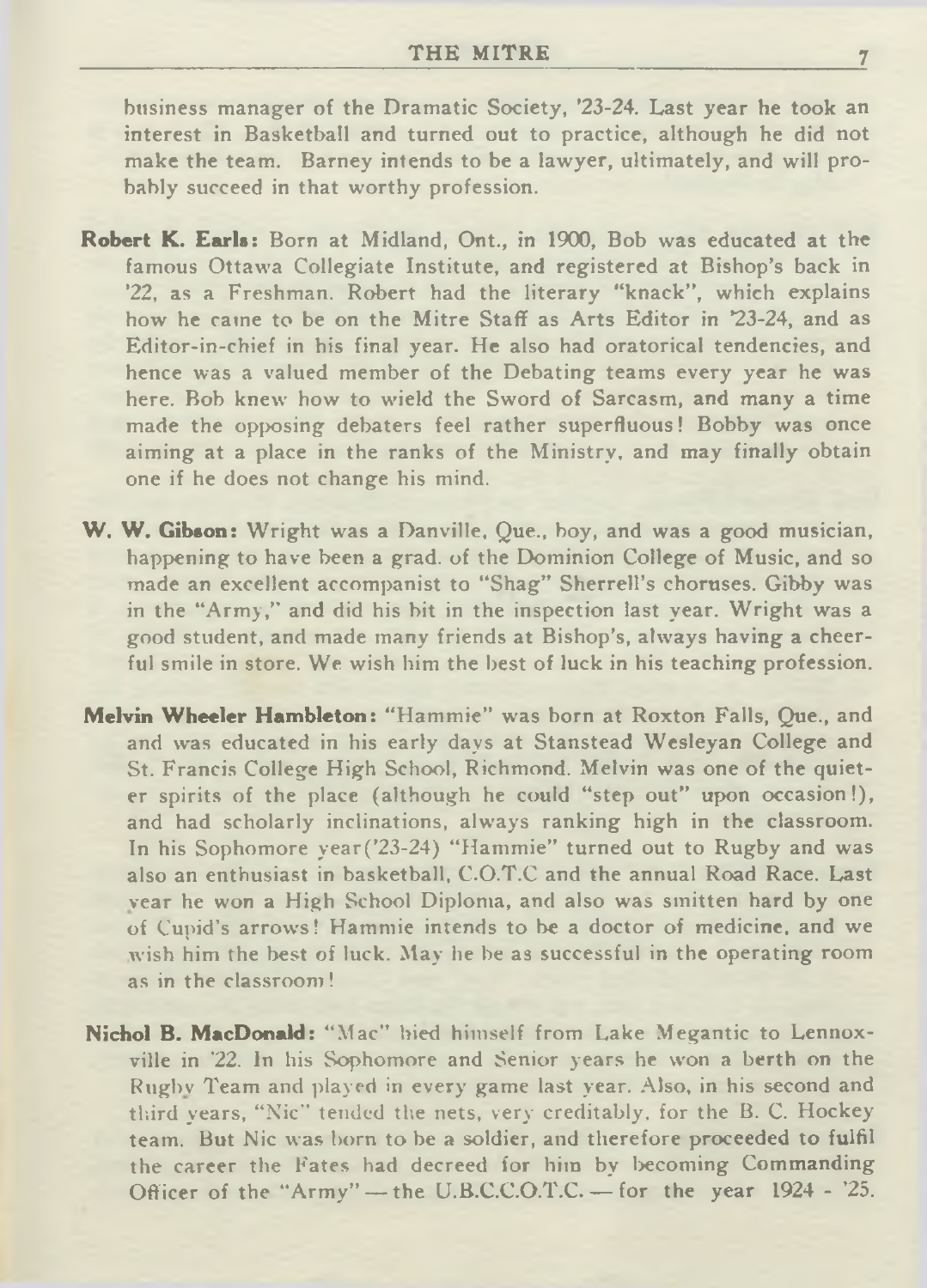#### 8 THE MITRE

And a very capable and skilful commander did he prove to be: he deserves credit for the showing of last year's C. O. T. C. Mac is now in the permanent force, and will doubtless rise to fame in military circles. May he flourish!

- **O. T. Pickford:** The stalwart "Mary" came up to Bishop's from Bury, Que., as a member of the Freshman class of '25 and soon became well known on the Rugby field and round about the Common Room. " Picky" was a seasoned warrior as regards the manly game of Rugby, making the team every year he was at Bishop's, and proved a very valuable man in the line last year. His hefty form will be missed on the Campus in the future! Mary was also interested in basketball and made the team in his Freshman, Sophomore, and Senior years. We hope he will have as much success in tackling a job as he did when tackling his man on the Rugby field!
- Cecil Hayward Roach: "Cuckoo" was born in Plymouth, England, in 1900, but favoured this country early in his youthful days, and took up his abode at the Capital City. After attending Ottawa Collegiate and a private school, he came to us prior to studying for the ministry. Cuckoo was a well known character at Bishop's and won considerable distinction as a philosopher (he was a Philosophy Honours man), and as a disciple of "silver tongued Nestor", for he made the Debating teams of '23-'24 and '24-'25. Cecil added to his oratorical laurels last year by winning the Skinner Trophy for the highest individual aggregate in Debating. Cuckoo was an adept in the art of coaching the Co-eds in Basket ball! and so coached the B. C. Ladies' Basketball teams of '23-24 and '24-25. He also earned a place of merit in Dramatics. Altogether, Cuckoo was a very popular student.
- Lenox H. Smith: "Len" hailed from Ottawa-or the sea-we're not quite sure about it, for Len had very nearly "sailed the seven seas"! He made the Rugby team of '23-'24, and turned out for awhile last year. He was also a bit of an actor, figuring in the plays of the College Dramatic Club in his second and third years. "Len" was Company Sergeant-Major in the C. O. T. C. last year, and was on the Mitre Staff in '23-'24. Lennox is at present studying in the General Theological Seminary in New York looks as though he were going to be a "preacher"! He was of a breezy, frank nature, and his cheerful smile is missed!
- **George L. Thomson:** In the fall of '22 "Tommy" first put in an appearance at good old Bishop's, coming from Arundel, Que. Tommy received his elementary education at Lachute Academy, and proved himself an active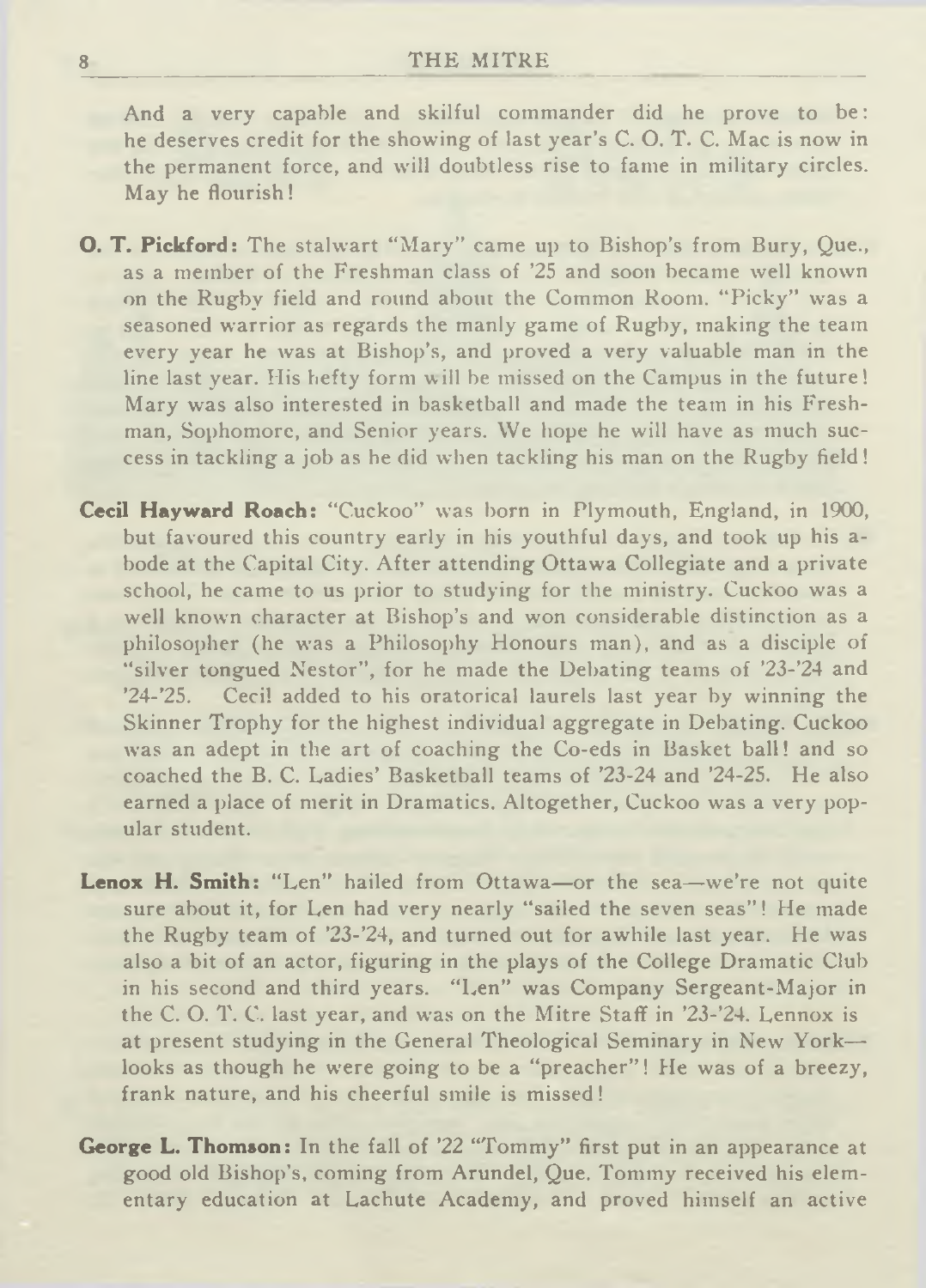student while at U.B C. Tommy, being Irish, could talk, and therefore made the debating team each year of his sojourn at Lennoxville. In Rugby he played outside wing and did good work there. Tommy had many friends here and was a welcome visitor one day early this term.

- **Ashton R. Tobin:** Ashton graced the town of Bromptonville, Que., by being born there one day in 1902. He went to Loyola College in Montreal, but came here after one year at that institution. Ashton was on the hockey team each year while here, and was one of the best tennis players in the College. Being something of a musician, he indulged, musically( ?), via the saxophone, and was of great assistance in the college orchestra. He is at present studying law at McGill.
- James E. Walsh: "Jim", our last year's Senior Man and Rugby Captain, acknowledged Bury, Que., as his home town, and attended McGill University before deciding to come to Bishop's. Luckily he did decide to do so, whereat the Rugby Squad rejoiced, for Jim was one of the best pig-skin chasers the College has had, and certainly contributed a neat sum to the success of the teams of '22-23, '23-24, '24-25. "Jim" was also a member of the Hockey teams of '22-23, '23-24, '24-25, and last year captained the Purple and White Sextette. But Rugby and Hockey weren't the only games that Jim knew something about, for he played on the Basketball teams each year of his stay, captaining the team in '23-24. Jim was a Science man, and obtained his B.A. successfully in June '25. He will certainly be missed on the college teams this year!
- **Alan Whatley:** Alan came to us from Newfoundland, after first paying a visit to King's College, Halifax, N. S. He was a football enthusiast and turned out regularly to practices. He also joined the ranks of the "Army", being Quartermaster Sergeant last year. " Snub" had " stage-like" proclivities, being one of the merry players of "Tilly of Bloomsbury", in which capacity he caused much amusement among the audience. Alan obtained his coveted B.A. safely last June; and is intending to join the ranks of the ministry, all being well! We wish him luck in his hortatory profession!
- P. J. Usher: "Pete" came from the "Big town", first spending a year or so at McGill, to join the second year of '23-24. He was a first class student and graduated with high rank last June. Peter, however, was something of an athlete too, and so won positions on both the Rugby and Basketball teams of '23-24, '24-25, being a valued member of each. Pete intends to enter the argumentative profession, aspiring to be one of our future "Darrows", and is now reading law at McGill. There was no more popular man at Bishop's in his two years here than Pete.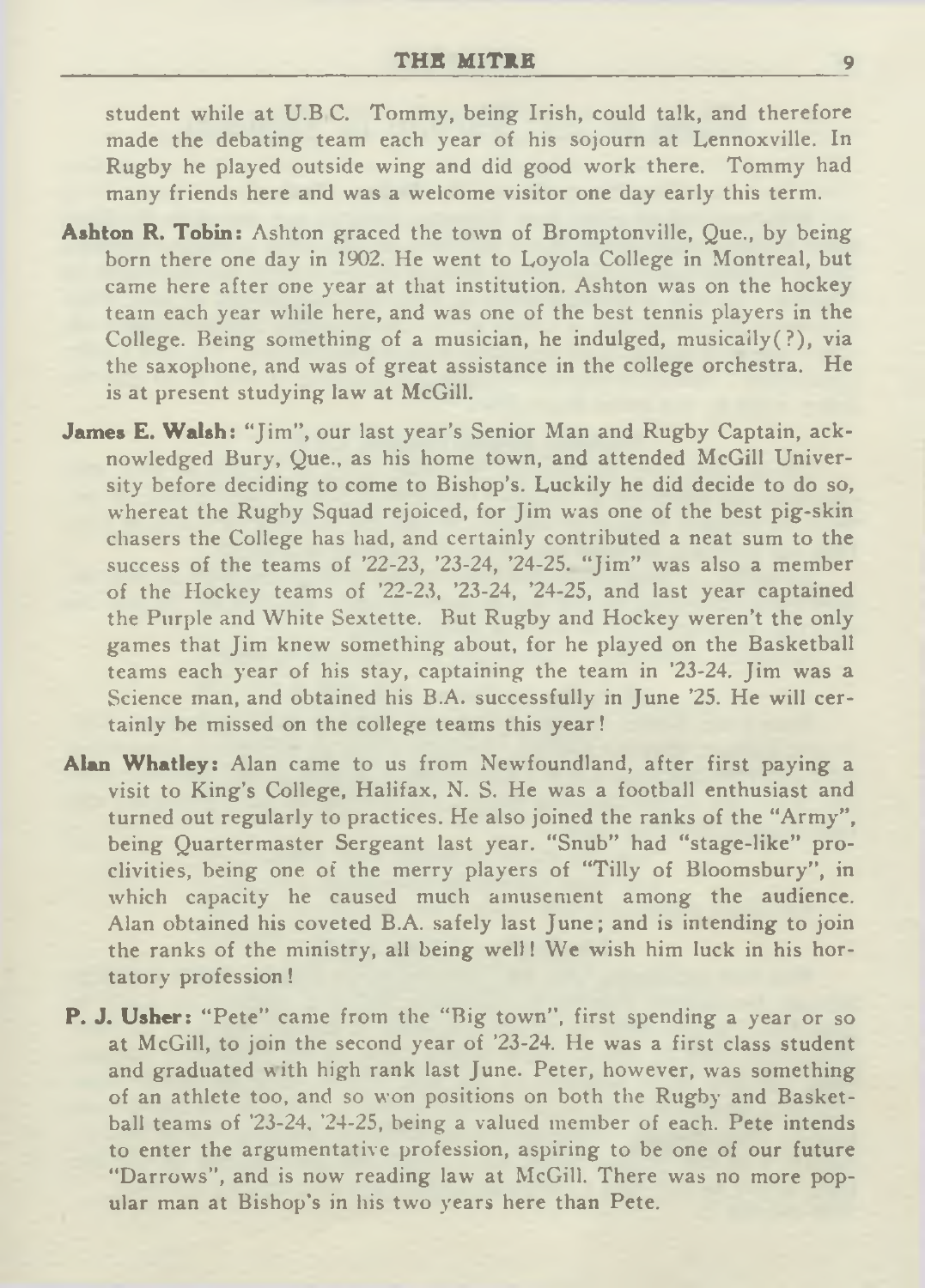# Class of *'25, Faculty of Divinity*

#### **Rev. Henry Groves Goodfellow (Father)**

Was born and educated near Kingston, Ontario, and served in the Canadian Militia during the Red River Rebellion in 1885. After a lengthy business career in Montreal, Mr Goodfellow entered Bishop's for a special course in Theology. He was ordained Deacon in June 1924, and Priest in June 1925. At present Fr. Goodfellow is Curate at the Church of St. Columba, Montreal, where the good wishes of all his fellow students follow him, "For he's a jolly Goodfellow". Favourite expression, "The thermometer is only at 50 degrees today, what do you know about that ?"

#### **Frederick Dickson Douglas, L.S.T.**

"Doug" was born in Glasgow, Scotland, came to Canada in 1915, and continued his education at Odessa Continuation School, after which he entered the Divinity Faculty of Bishop's in 1921. He received his L.S.T. in June 1924, but returned for first year in the B.D. course in 1924-25.

Activities — Interfaculty Debating teams, 1923-24 and 1924-25. We are very sorry that Douglas will not be with us again for 1925-26. He may be sure that although gone he will not be forgotten.

Favourite expression, "Has anyone got anything to eat?"

#### **Rev. Charles Glover, B.A., L.S.T.**

Born Essie, Yorks, England. Educated at public schools, England, University College, Wycliffe College, Toronto. Came to Bishop's in September 1924, entering 2nd. year L.S.T. Charles was President of the Dramatic Society, Secretary of the Debating Society and member of Inter-Collegiate and Inter-faculty Debating teams.

"Let the saints be joyful with glory, Let them rejoice in their beds". Favourite expression, "Oh! what's the use?"

#### **John Gordon Holmes, L.S.T.**

Was born at Dundas, Ont., and educated at the Dundas Public and High Schools. He entered Bishop's in September 1923 and received his L.S.T. in June 1925. He was admitted to the Diaconate in Dundas, Ontario, on September 29th, 1925 by His Lordship Bishop Owen, of the Diocese of Niagara, being the first to be ordained by the new Bishop since his consecration. Holmes took part in many of the College activities, being on the rugby team 1922-23, Quartermaster-Sergeant of our Officers' Training Corps 1923-24, Secretary of the reading room, etc. "Gord." left for England on October 16th., where he will take a curacy at Leeds Parish Church for the year.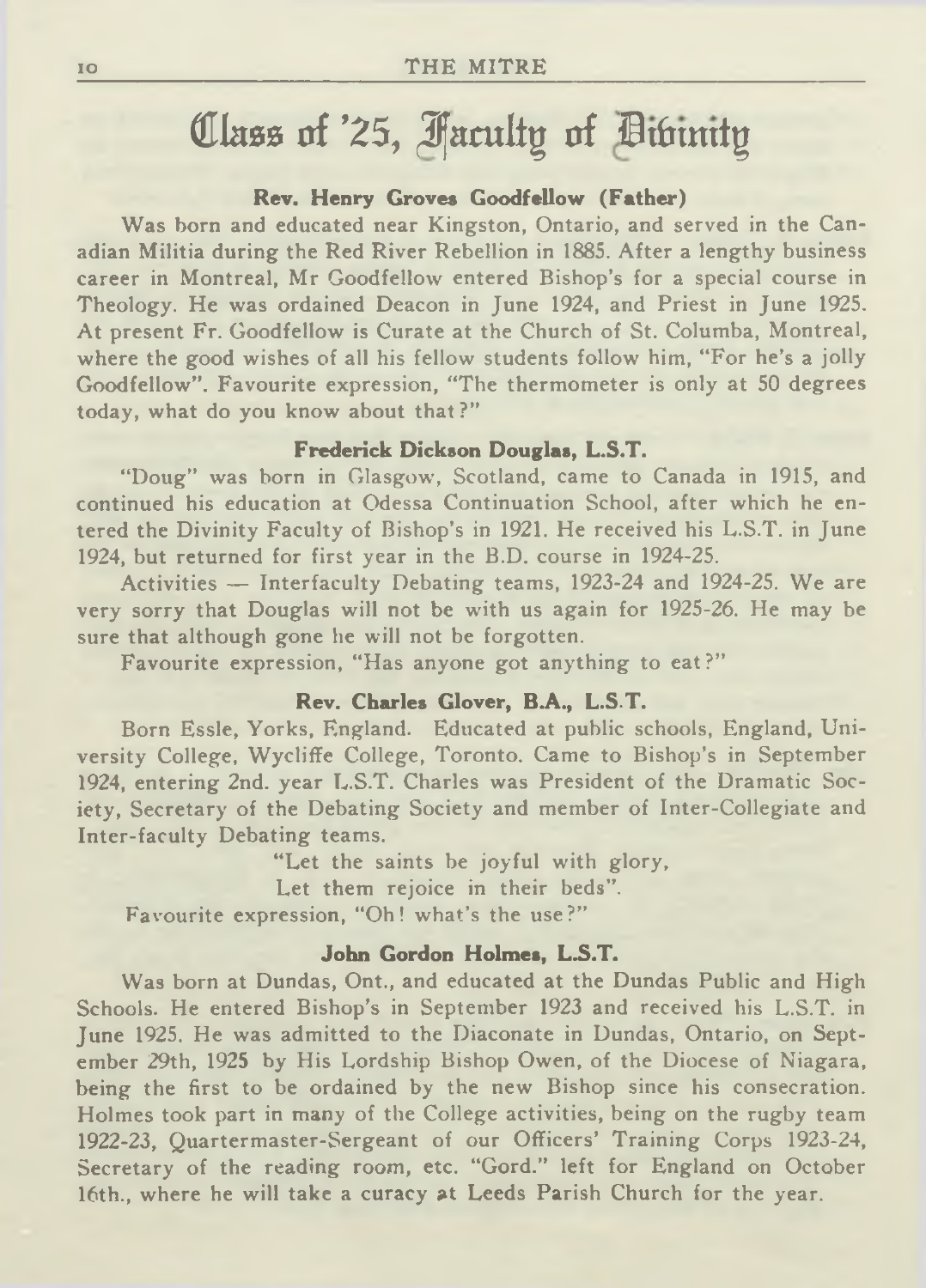#### **Rev. Thomas Lloyd**

Was born at Glamorgan, Wales, and received his education in his native country. In 1912 he left the land of his forefathers and eventually arrived at Thetford Mines, where he continued his occupation of mining engineer. Forsaking that pursuit, Mr Lloyd came to U. B. C. in September, 1922, for a partial course in Theology. He was ordained Deacon in June 1923, Priest in June 1924, and returned in September of the same year to complete the L.S.T. course. He received his L.S.T. in June 1925 and is now in charge of the Mission of East Angus, Que.

#### **My City.**

Listen, O my City! My Beloved! On cymbals that I have stolen from my muse On sweetly toned cymbals I shall sing you this — my song:

My City is a daughter of my sire the chieftain, Chieftain of long ago, of now extinct tribes Which down this river have often paddled in their birch canoes In the early dawn of Canada. Jewelled with sparkling diamonds, My City is here, Scented with fragrance of pine boughs and maples, A dreamland fancy, courted by sunlight. For years I have watched you, Heard you, caressed you. My City of moonshaped gleams! My City is a festering sore, A mingling of terrible odours And foul words, Moaning and groaning As its young men and women lie dying. The devil's play-ground refulgent with fiendish fire, For years I have sat in your shadows,

Held in gloom,

Disgusted, afraid and forlorn,

My City a contrast of passion.

O my City! My beloved, accept this my song On my stolen cymbals —Sweetly-toned cymbals of love.

C. Ritchie Bell.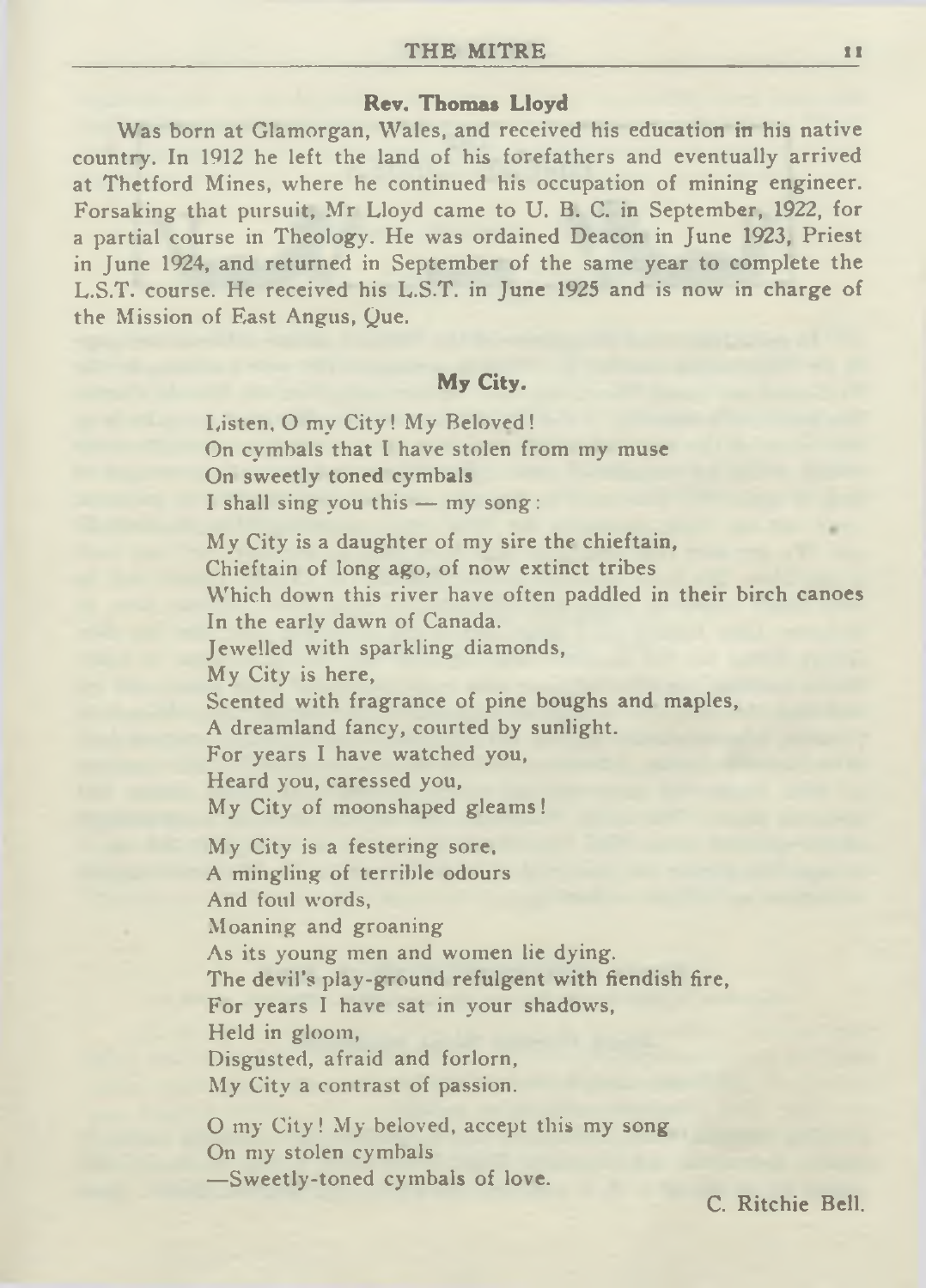

In accordance with the custom of the " Mitre", we are allowed one page in its Convocation number in which to synopsize the year's events. In the first place we would like to say that we are sorry that the Co-eds' Corner has not been interesting to the Co-eds themselves. We tried to make it so and some of the material which was sent in was excellent, but often the things which we thought of most interest were not printed on account of lack of space. We also want to say that some of the mistakes in grammar were not our fault, especially the little note concerning Mrs. Boothroyd's tea. We are sure that she must have been glad to see that " us" had such a nice time. We hope that in the year 1925-26 the Co-eds' Corner will be very much improved under the editorship of Miss Irene Aldrich, who, as assistant Lady Editor, did a large part of the work last year. She has Miss Peggy Fuller for her assistant and together they intend to make it really worth reading. Socially last year was more successful than usual, and we feel that this was due in a great measure to our Senior Lady, Miss Lois Skinner, who admirably carried out her many duties. She is succeeded by Miss Dorothy Lipsey, whom we feel to be most capable for this position.

Our Basketball team won so many victories that we've almost lost count of them. Miss Leila Waterman, the captain, is to be congratulated on its splendid work. Miss Eva Murch is captain for this year, and she is an excellent player and has good material to work with. We feel that they will make as brilliant a showing.

#### **THOSE WHO GRADUATED IN JUNE.**

(Contributed by Miss Dorothy Hall and Miss Irene Aldrich, Mitre staff of 1924-25.)

#### **Maud Harriett Wood MacRitchie**

"There's many a black, black eye, they say, But none so bright as mine."

Our faithful Maud hails from Gould, Quebec. She attended school at Gould, Scotstown and Coaticook High. Then after a year at McGill, she joined the co-eds of U. B. C. and took the French and English Option. Maud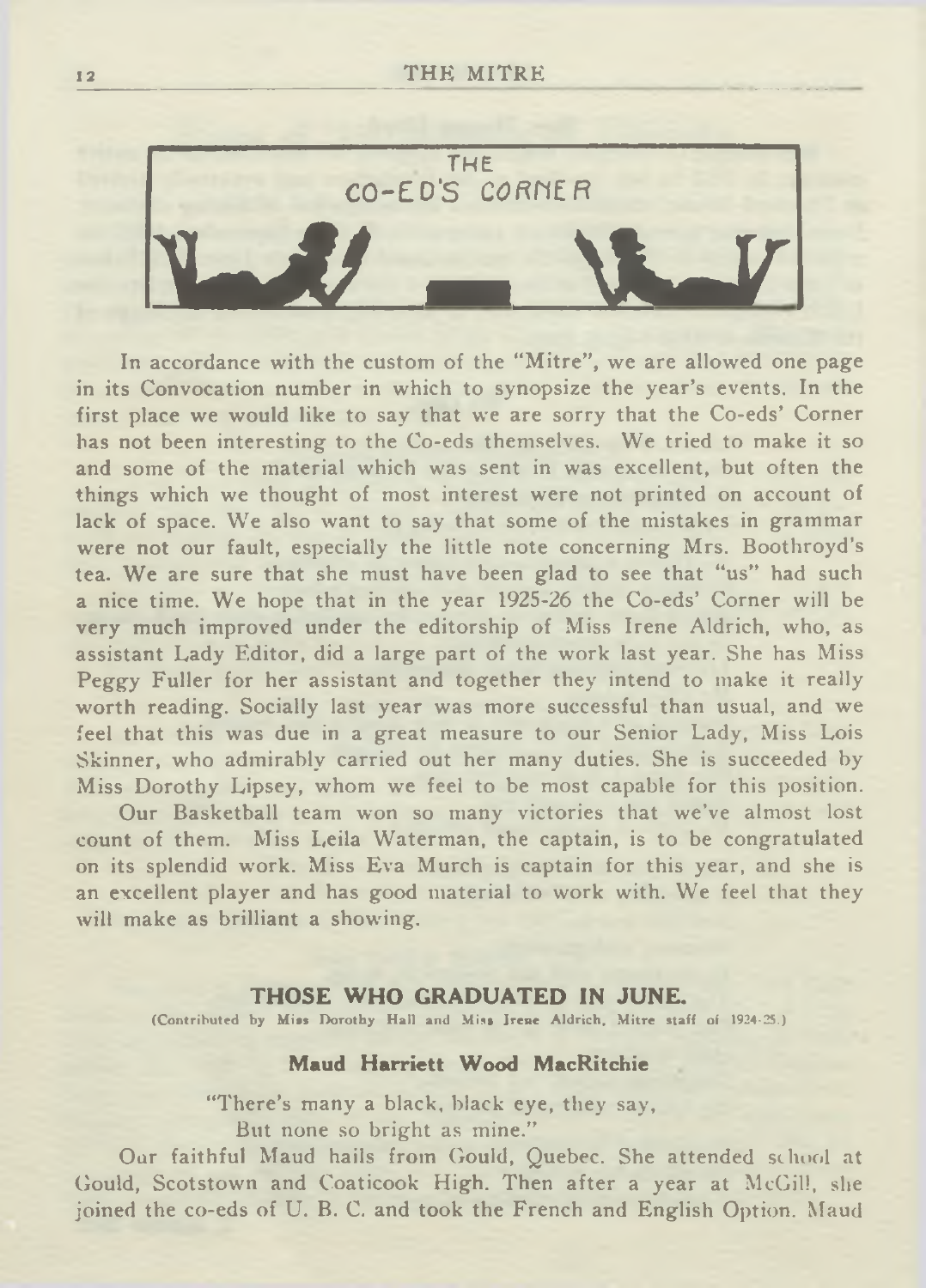has been one of the basketball devotees, coming to practice even when she had teaching and physical training classes. You can always depend on Maud, although she may be a trifle late. That's her one weakness, she must have her sleep. This year she joins the teaching profession. Good luck.

#### **Roberta Marguerite Nichol**

" Witty to talk with, Pretty to walk with."

Daintie little Tottie was one of our leading athletes—in tennis, skiing, skating, and as one of the famous Leila and Tottie guard combination on our basketball team. Tottie was born in Milby, but she has passed the greater part of her existence in Lennoxville. At Bishop's she was on the basketball team for three years, and last year was secretary of the Co-eds' Association. She has been engrossed in her History and English Option and has won the coveted teaching diploma. We wish her the best of luck at Shawinigan this year.

#### **Dorothy Mary Hall**

"Her eyes as stars of twilight fair, Like twilight's too her dusky hair."

Dot—and she's really no bigger than a dot—came to Sherbrooke from Cowansville at an early age. She has attended both the Cowansville and Sherbrooke High Schools. At Bishop's she was elected assistant lady editor of the "Mitre" at the end of her first year and lady editor at the close of her second. Besides "Mitre" work and having a jolly good time, Dot has studied hard. She took the French course at McGill in 1924 and last year took the Mathematics Option—of all things! Whenever the opportunity arises, she utters an emphatic "Absolutely!" This year she is principal at Drummondville School. We hope her pupils like her as well as we do.

#### **Lois Margaret Skinner.**

" 'Tis said that some have died of love."

Lois is one of those girls who are equal to any situation. She can sew, paint, and do interior decorating. She was born in Sherbrooke and attended school there until she entered Bishop's. At Bishop's she took the French and English Option and pedagogy. Last year Lois very ably filled the position of Senior Lady, besides going regularly to basketball practice. This year she's going to be a school ma'am, but not one of the conventional type. That's Lois' motto—" Be different" !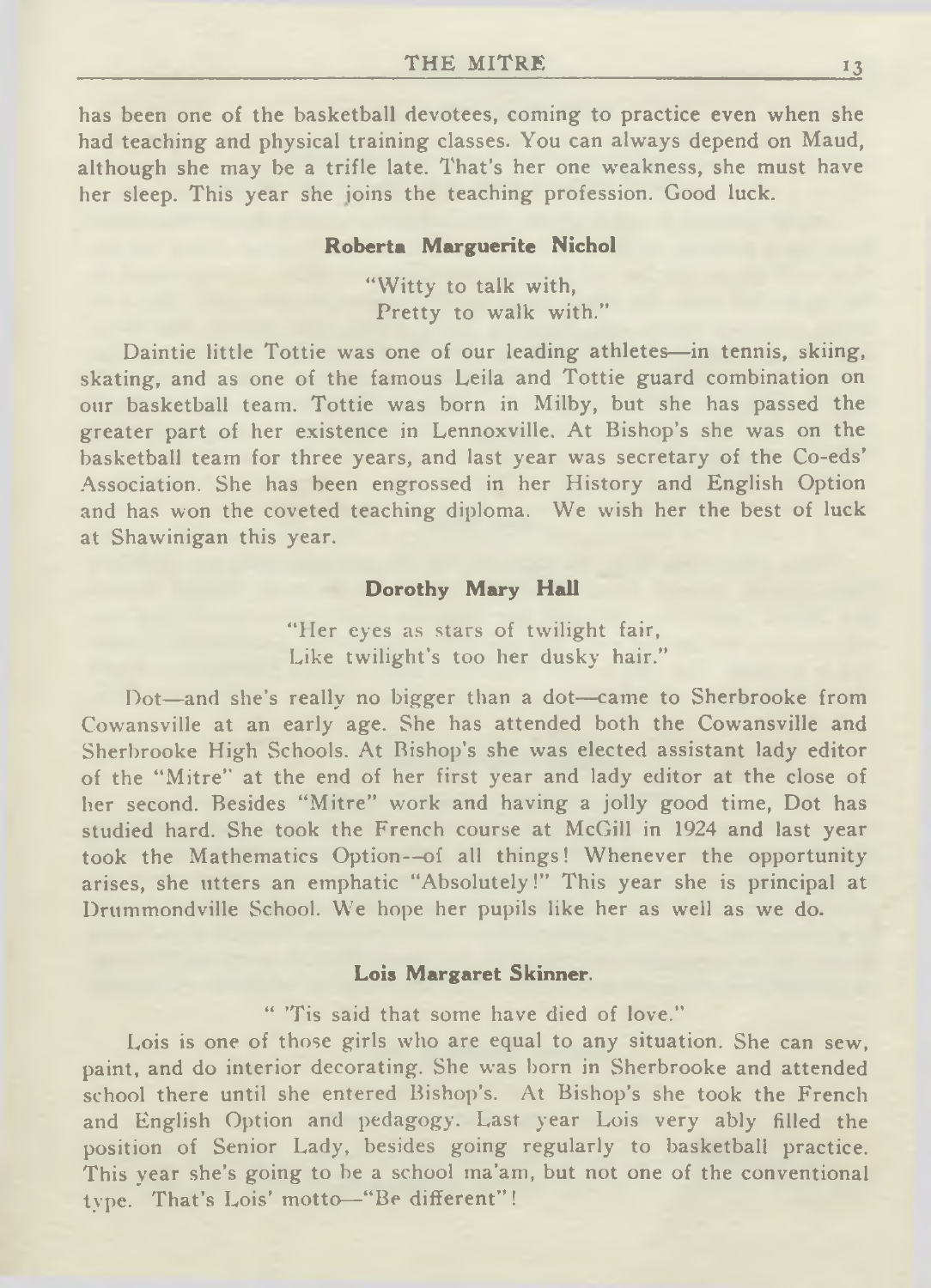#### **Leila Barton Waterman**

"A little learning is a dangerous thing; Drink deep or taste not the Epirean spring."

It's a pleasure to write about Leila—she's so distinguished. She comes from Carp, Ontario, where she was born and attended school. Since her arrival at Bishop's she has shown that she's a great athlete, playing guard on the basketball team for three years and being captain last year. Her profound sense of humor has produced many clever little poems and jokes. She has marked fondness for the phrase "You're darned hootin," and for saying "If I appear to be-, don't mind." In addition Leila was our only honours girl, taking French and Latin Honours. You can see she has great courage, for this year she's starting her teaching career as principal of Bedford High School.

#### **Ada Allen**

Miss Allen was born in Andover, N. B., and educated at Hillsboro High School, Mount Allison Ladies' College, Fredericton Normal School and McGill University. She took her first two years extra-murally and was with us only during last year. She has taken the History and English Option and is to teach this year in the Strathcona High School, Outremont, where she is in charge of the English department. We wish her continued success.

#### **Hazel Margaret Griffith.**

"Speech is silver, silence is golden."

Hazel is one of those few girls who know when to keep quiet and when to talk. She was born in Sherbrooke and is a graduate of Sherbrooke High School. After finishing High School she took a business course, but decided to leave the business world in favour of the teaching profession. She is a most studious Co-ed, having taken the French and English Option and History as an extra, all this year. She is to be a "French specialist", having taken the French Course at McGill in 1924. We wish her all kinds of success.

#### **Bertha Elizabeth Cox**

" She liked whate'er she looked on And her looks went everywhere."

Bertha was born in Granby and educated at Granby, Ascot and Lennoxville High Schools. She is very fond of skating and has been most active in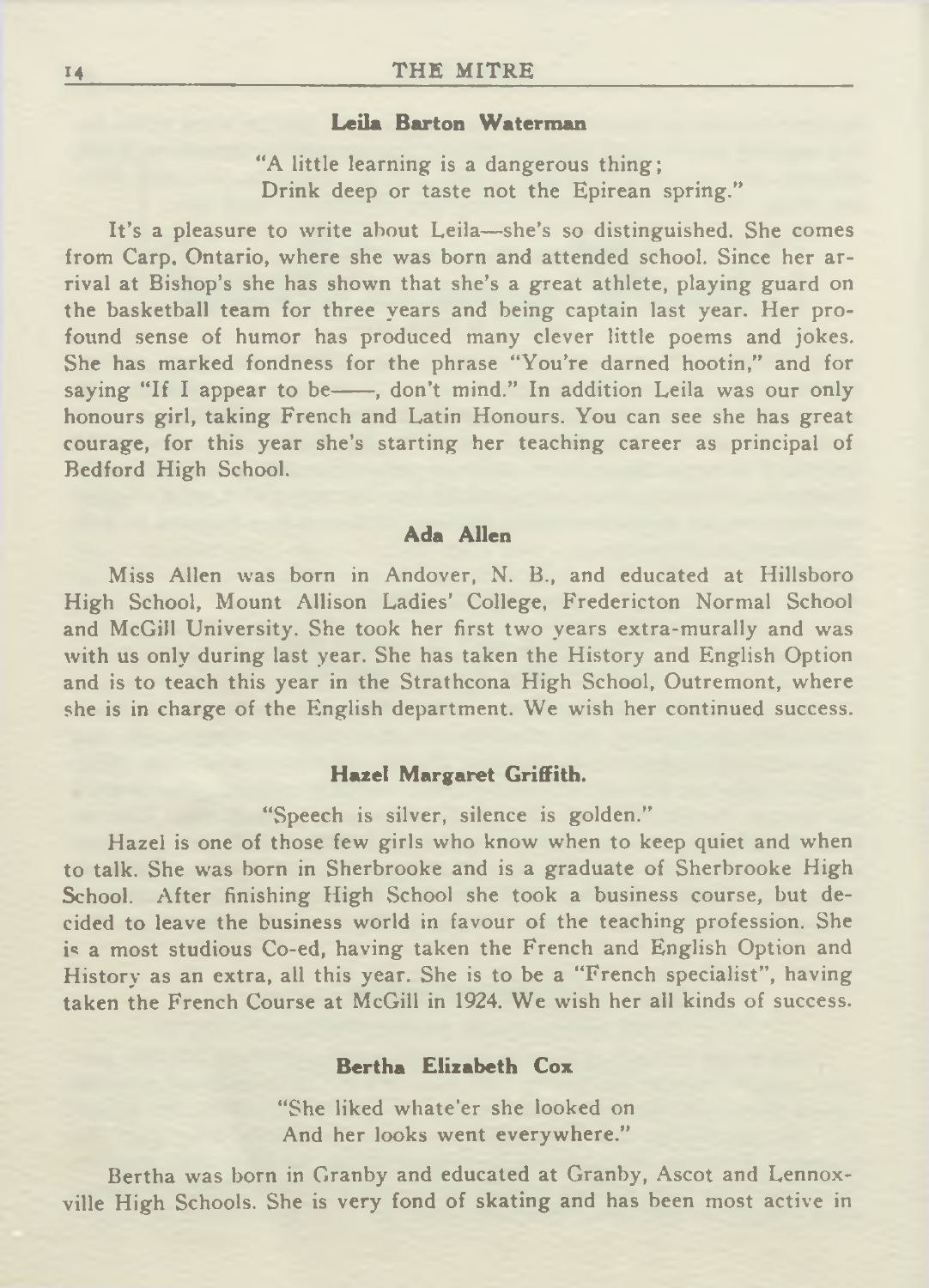our hockey matches with the "Shed". She has a remarkably happy disposition and never worries about anything. Her hobby is music and she plays splendidly. She has taken the French and English Option as well as the teaching course and we are sure that she will be a successful teacher.

#### **Mrs. Harriet Patch Avery**

"Faithful, gentle, good, Wearing the rose of womanhood."

Mrs. Avery deserted the teaching profession to spend one year with us at Bishop's, and we certainly enjoyed having her. She received her former education at Knowlton High School and obtained her teacher's diploma from McGill Normal School. She took the first two years of her Arts Course extra-murally, and entered our third year in September, 1924. She has specialized in Mathematics and has been most successful in her course. Although she has been with us only a short time, she has won a place in the heart of every Co-ed, and is sincerely missed by every one of us.

#### **CONVOCATION DANCE.**

On the evening of June 17th, the day before Convocation Day, the annual Convocation dance was held in the gymnasium and was perhaps the most successful summer dance held at Bishop's in recent years. The hall was decorated with purple and white streamers and looked attractive. Blessed by beautiful weather, the large crowd of students, "Old Boys" and guests present had a splendid time. A six-piece orchestra furnished good music, playing some fifteen numbers, while supper was served at the end of the ninth. The guests were received by the Principal and Mrs. McGreer.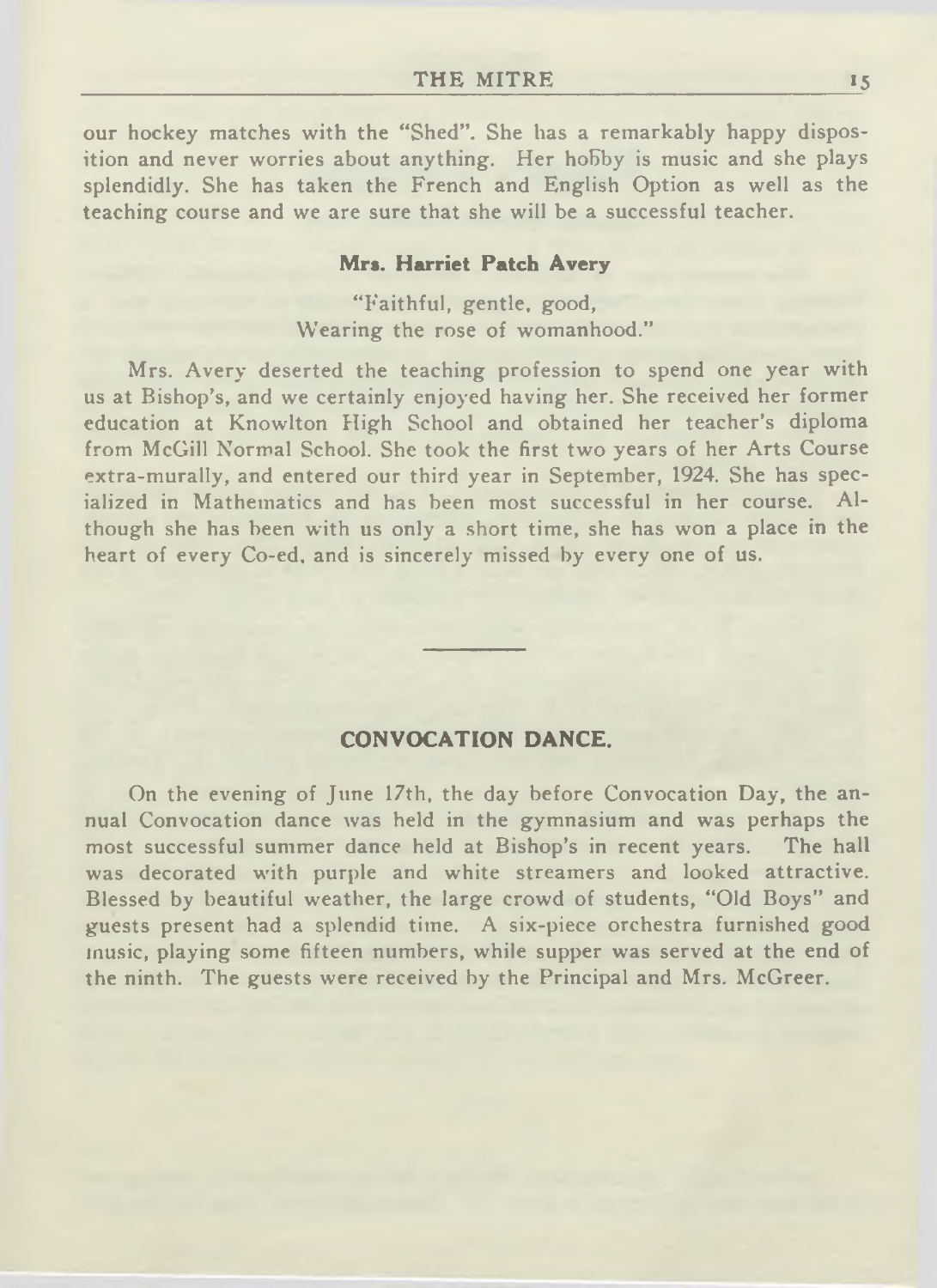# **Bishop's Contingent**

#### **Canadian Officers' Training Corps**

The second year of Bishop's Contingent of the Canadian Officers' Training Corps passed off with a great deal of credit to the corps and to Bishop's and was one which will go down in the annals of the college. A fairly strenuous season of drill was put in, culminating in the second annual inspection on March 25th, 1925. This event took place in the Sherbrooke Regiment armoury in Sherbrooke and on that occasion there were over fifty men on parade, all in complete uniform and presenting an extremely creditable appearance.

Brigadier-General C.J. Armstrong, C.M.G., the popular officer commanding Military District No. 4, Montreal, carried out the inspection and was accompanied by Col. K. M. Perry, General Staff Officer. The Principal, Col. McGreer, O.B.E., M.C., who has been a loyal and valuable supporter of the Corps, was also present, together with a number of local military men.

Captain N. B MacDonald, who commanded the contingent throughout the season, was in charge of the parade and carried out his duties in the efficient manner such a task requires. The platoons were in charge of Lieutenants C. M. Sherrell and C. H. Maclear. Non-commissioned officers were L. Smith, sergeant-major; A. Whatley, quartermaster-sergeant; S. N. Pergau and L. H. Bowen, sergeants; and M. Greene and H. E. Saunders, corporals.

After the General had carried out the inspection, the corps marched past the saluting base, and company and platoon drill took place.

In his remarks to the corps, General Armstrong declared that he was very well pleased at the appearance made and at the work done. He had noted pronounced improvement over the previous year's work. He then expressed his appreciation at the work done by Capt. MacDonald and by Sergt.- Major Brown, of the Royal Canadian Regiment, who has instructed the corps since its institution. To these two workers he felt—as did everyone much of the credit of the Bishop's C-O.T.C. was due.

In the C.O.T.C. examinations, Bishop's did remarkably well, coming out in the first place in Canada in grade "B". Three candidates tried for this cer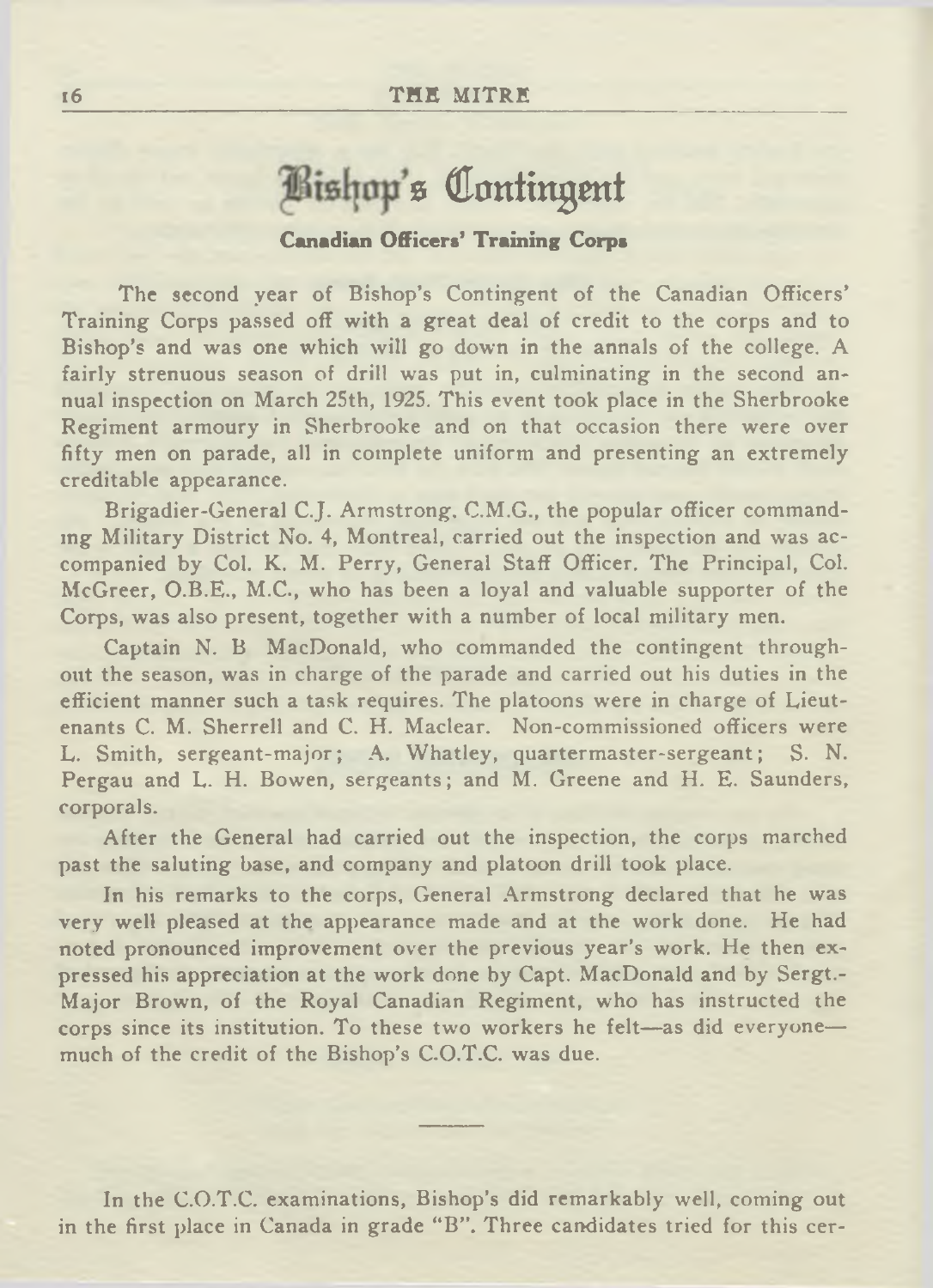tificate, which entitles the holder to a captaincy in any of the auxiliary forces of the British Empire, and all were successful, namely, Captain MacDonald and Lieutenants Sherrell and Maclear. The examinations were in two sections, practical work being tested by Major Garon of Quebec, and Captain Black of Montreal, and the theoretical papers being set and corrected by the War Office, London, England, together with those of all applicants for the certificate throughout the Empire.

For grade "A", 25 per cent, of the applicants were successful, Bishop's thereby coming eighth out of fifteen contingents in Canada with candidates for the lieutenantcy examinations. These were carried out under the same conditions as the senior tests. Those who passed both practical and theoretical examinations were Corporal H. E. Saunders and Private H. W. Pearce.

On the evening of April 27th, there took place at the New Sherbrooke House, in Sherbrooke, the big annual banquet for the members of the C.O. T.C. The entire dining-room was occupied by the cadets and the guests. Tables were provided for four and in some cases for more, while a large table was placed at the side of the room for the officers, members of the Faculty of the University and others present. Each table was decorated with the College colors and the room presented a gay appearance, with the cadets in their service uniforms and those at the head table in evening dress or dress uniform. With speeches, choruses, songs and selections by the College orchestra, the evening's entertainment ran well into the middle of the night, it being a gala occasion to celebrate the conclusion of a hard but successful year's work.

General Armstrong was the guest of the evening and delivered the chief address. Other addresses, most of them in proposing or responding to toasts, were made by Captain MacDonald and Lieut. Sherrell, of the corps; the Principal and Professor Boothroyd, of the Faculty; Col. E. B. Worthington, C.M.G., and Lt.-Col. M. W. McA'Nulty, of Sherbrooke; Lt.-Col. S. E. Francis, R.O., of Lennoxville; and Lt.-Col. R. R. Thompson, M.C., Officer commanding the McGill O.T.C.; besides several members of the corps.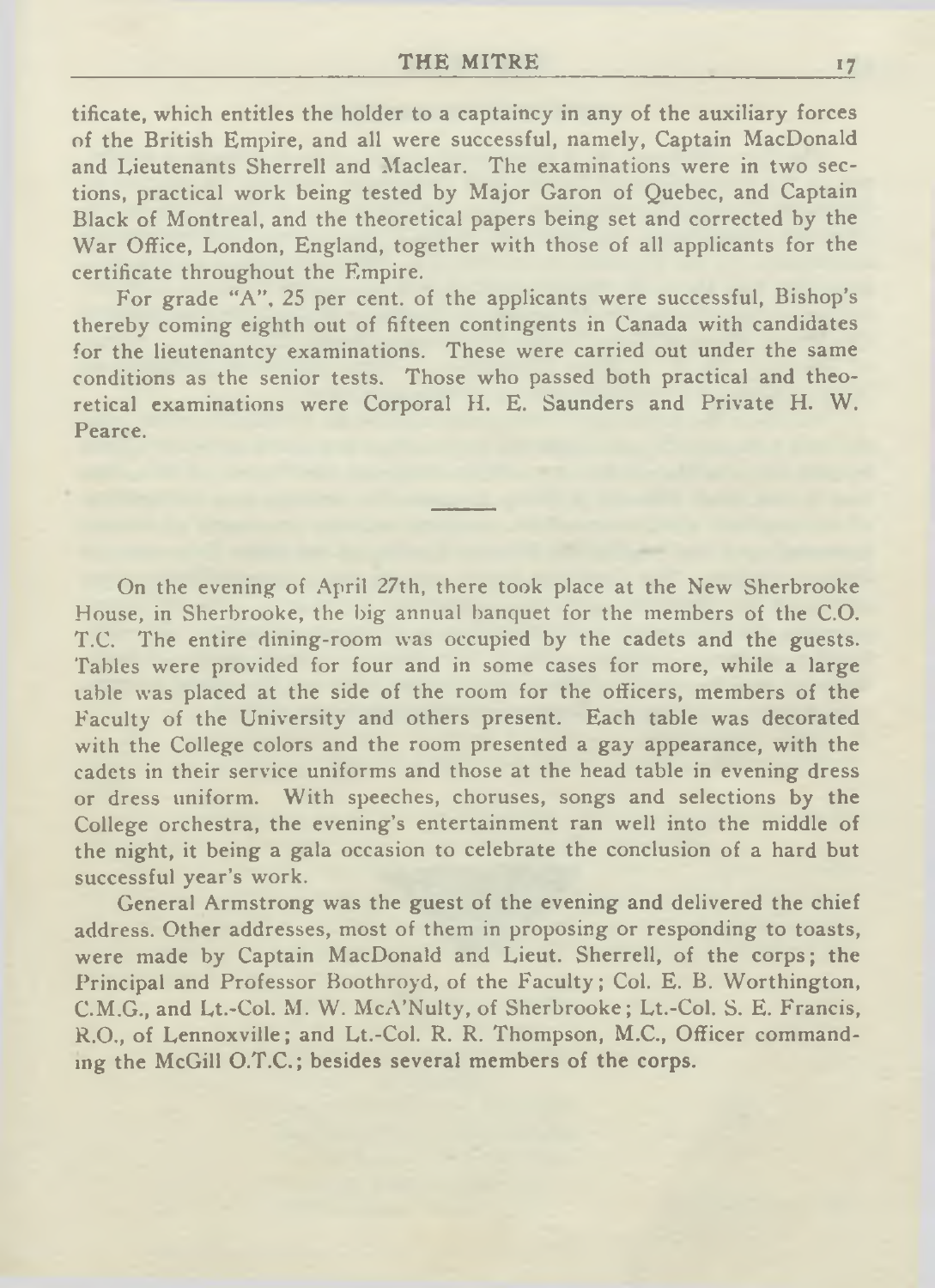#### **THE DEAN'S DEGREE.**

The Rev. Professor R. Rocksborough Smith, who is already a graduate of the Universities of London and Cambridge, received the Degree of Doctor of Divinity, honoris causa, from the University of King's College on May 7th. The Degree was conferred at the King's College Encaenia, which corresponds to our Convocation at Bishop's. The Principal of King's College, The Rev. Dr. A. H. Moore, presided, and there were present the Archbishop of Nova Scotia (Dr. Worrell), the Coadjutor Bishop (Dr. Hackenley), Dr. Llwyd, Dean of Nova Scotia, Archdeacon Vroom, D.D., D.C.L., (Dean of Divinity), Dr. T. H. Hunt (Registrar), a large number of graduates of King's College and a considerable gathering of visitors.

Professor Rocksborough Smith was presented for his Degree, which was the only honorary Degree conferred, by Dr. Hunt in a Latin speech in which he said that the University very seldom conferred the Degree of D.D., but that it had much pleasure in doing so upon this occasion as a recognition of the scholarly attainments of the recipient and also as a mark of honour bestowed upon the head of the Divinity Faculty of the sister University of Bishop's College. The Coadjutor Bishop and the newly created Doctor then addressed the Encaenia, and the proceedings terminated with the usual speeches, the Valedictory and the conferring of degrees in course. The University of King's College, which is the oldest University in the Empire overseas, was founded by Oxford men and the robes are, by special permission, the same as those of the corresponding degrees at Oxford.

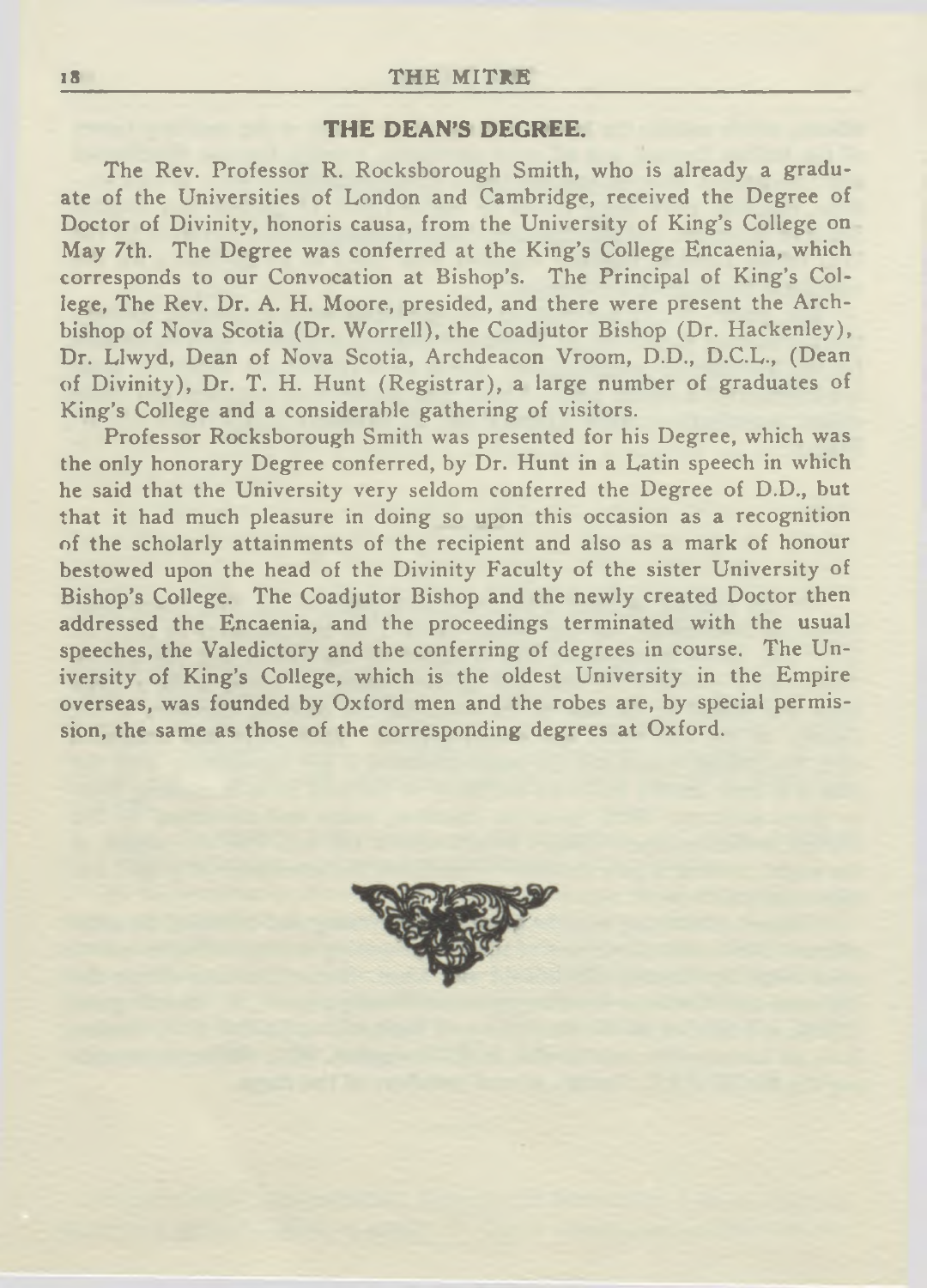#### **THE LATE AMY LOWELL**

(A Tribute.) By C. Ritchie Bell.

In the recent passing from our midst of Amy Lowell, North America has suffered the loss of a distinguished servant of Art, the recognized leader of the newer school of Poetry — Free Verse is no more. A shock brought to a close her life of strenuous labor. Her recently published " Biography of Keats", which has already received praise and been acclaimed by critics as the best study of Keats in literature, hurried her end. She was a little more than fifty-one years old.

Miss Lowell was a prodigiously hard worker. Practically all her writing was done at night. Working until five or eight o'clock, she would write enough to keep two secretaries busy for the day transcribing her manuscript on the typewriter. She wrote translations, criticisms, reviews, biography and free verse which has brought her world fame. Her blank verse has never been surpassed, she was the sponsor for all writers choosing this avenue of expression, liberated from the laws of syllabism, and based essentially on rhythmic units.

Miss Lowell's was a life devoted to her art at which she toiled strenuously, although she was a very wealthy woman. Rather than a life of ease, she chose willingly and cheerfully the life of a slave to her art. Her work was not in vain, the universal acclaim with which her works are now received by the foremost and severest critics bearing proof to this statement.

Her first volume of poetry, "A Dome of Many-Coloured Glass", appeared in 1910; it immediately created a sensation. Miss Lowell was then twentyeight.

The originality, vigor and life of her poetry and the thoroughness of her biography have heralded her to a place among the immortals.

In Amy Lowell, Canadian writers of Vers Libre — indeed Canadian writers generally — have lost a true friend and kindly critic; Miss Lowell saw and acclaimed it no matter where its source; she was an American loving America, but she was also an artist who loved her art in whatever country or person it was to be found.

> "Words are my only weapons; I use them for defense And bow before the wonder Of their omnipotence. And shape them to my ends. But oh, when I come seeking Words for my love for you, I realize their emptiness, For this they cannot do!" (Barbara Hollis.)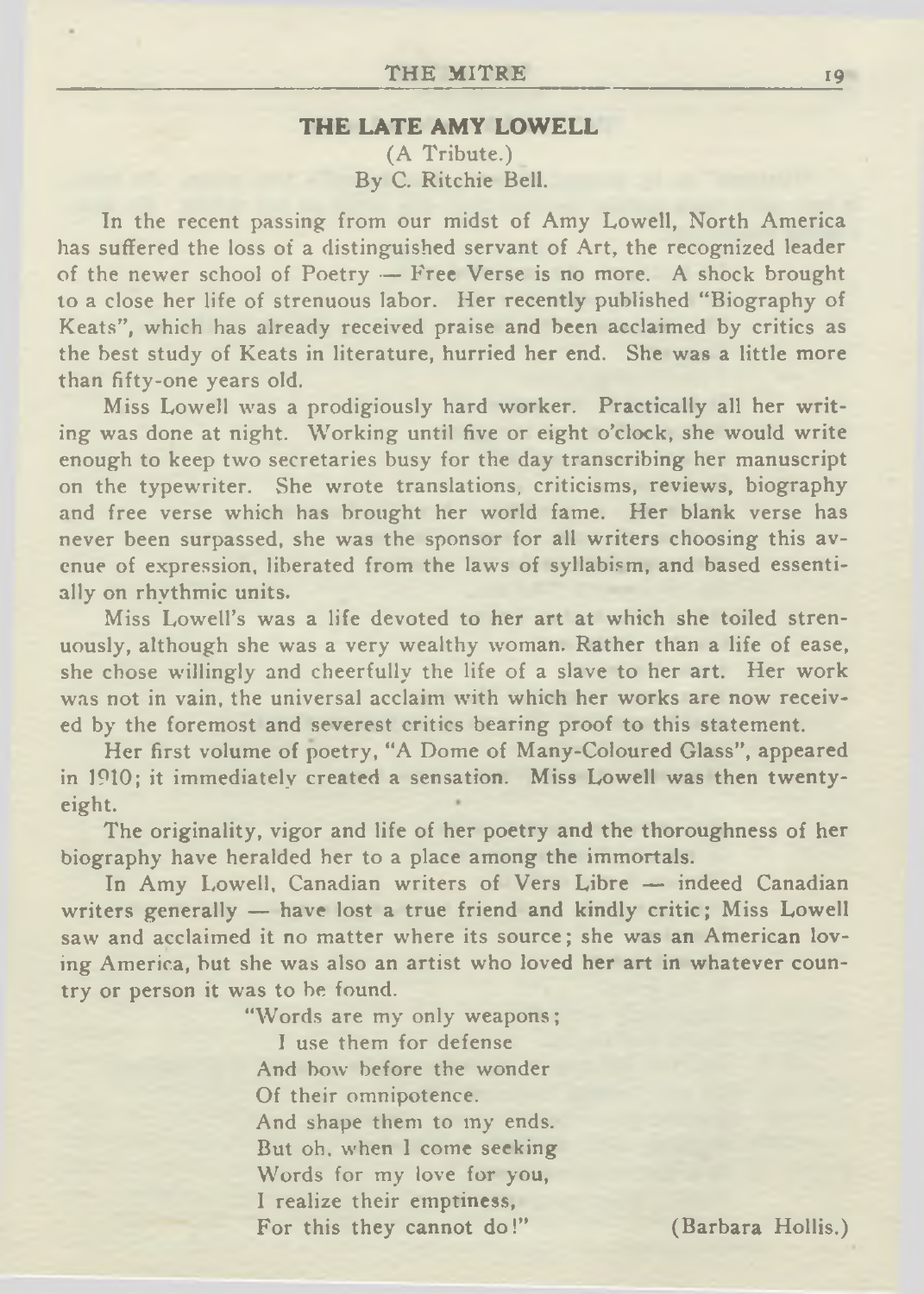#### **"PATTERNS" by Miss Lowell.**

"Patterns" is, by general consent, Miss Lowell's best poem. At least, it met with more popular acclaim than any other of her works. Its concluding verses are:

> Up and down the patterned paths, In my stiff, correct brocade, The blue and yellow flowers stood up proudly in the sun, Each one. I stood upright, too, Held rigid to the pattern By the stiffness of my gown. Up and down I walked, Up and down. In a month he would have been my husband. In a month, here, beneath this lime, We would have broke the pattern; He for me, and I for him, He as Colonel, I as Lady, On this shady seat. He had a whim That sunlight carried blessing. And I answered, "It shall be as you have said." Now he is dead. In Summer and in Winter I shall walk Up and down The patterned garden-paths In my stiff brocaded gown. The squills and daffodills Will give place to pillared roses, and to asters, and to snow. I shall go Up and down, In my gown Gorgeously arrayed. Boned and stayed. And the softness of my body will be guarded from embrace By each button, hook and lace. For the man who shall loose me is dead. Fighting with the Duke in Flanders, In a pattern called a war. Christ! What are patterns for?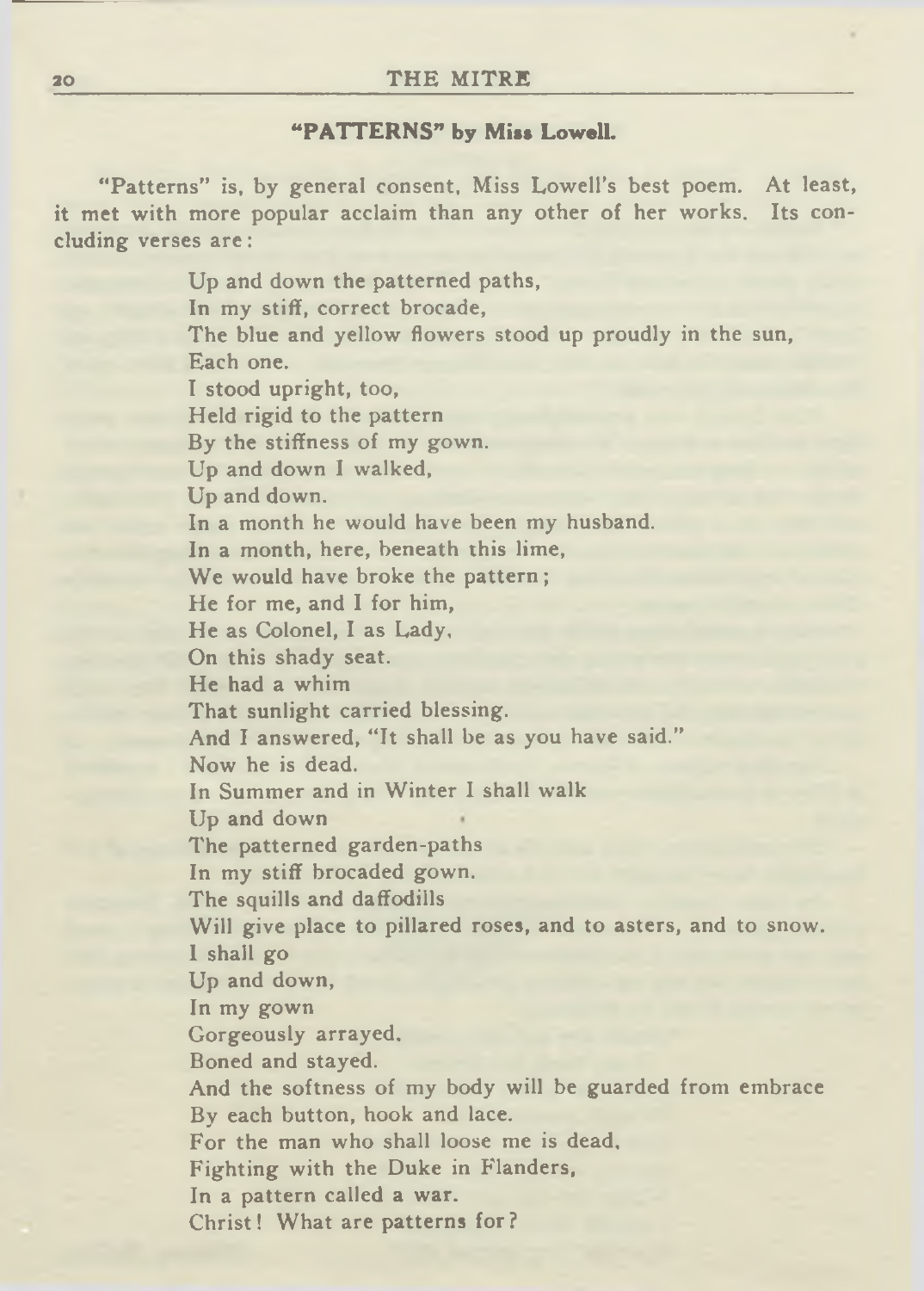## Divinity Notes

#### **ORDINATIONS.**

On Tuesday morning, June 16th, the University chapel was the scene of a very impressive ordination service, when the Lord Bishop of Quebec admitted three candidates to the Diaconate, and two to the Priesthood. The diaconate candidates were Mr. H. W. Parry, who was ordained for the Diocese of Quebec, Mr. C. Glover for the Diocese of Montreal and Mr. E. A. Irwin for the Diocese of Calgary. Rev. H. G. Goodfellow and Rev. W. W. Smith were elevated to the priesthood for the Diocese of Quebec. The candidates were presented by Rev. Dr. R. Rocksborough Smith, Dean of the Faculty of Divinity at the University and examining chaplain to the Bishop. The Principal, Rev. Dr. A. H. McGreer, delivered a very interesting address, which was appreciated by all, particularly the ordinands, to whom it was specially directed. The litany was sung by the Warden of the Divinity House, Rev. Dr. F. G. Vial. The Gospel was read by Rev. H. W. Parry and the servers were Messrs. A. S. LeMoignan and J. S. K. Tyrrell. The music was rendered by the College choir, with Mr. A. F. Dowdell at the organ. Rev. Prof. H C. Burt, of Bishop's University, Rev. Father J. A. Osborne, of the Church of St. Columba, Montreal, Rev. J. S. Brewer, Rector of Compton, Venerable Archdeacon R. W. E. Wright, of Lennoxville, who acted as the Bishop's chaplain, Rev. A. W. Buckland, Rector of Cookshire, and Rev. B. Watson, of Windsor Mills, were among the assisting priests. It was felt to be very helpful to the five candidates for Holy Orders to have so many of their older brethren there, offically to welcome them into the Sacred Ministry.

#### **GUILD OF THE VENERABLE BEDE.**

There were but two meetings of the Guild during the Trinity Term, one on May 13th, the other on St. Bede's Day, May 27th, 1925.

On May 13th, the meeting was held for business of a purely regular nature. Letters from Bedesmen in distant fields were read, and arrangements were made for the keeping of the festival of our Patron, St. Bede.

On St. Bede's Day, May 27th, the annual meeting of the Guild was held. The retiring Secretary-Treasurer, j. G. Holmes, submitted his report, which showed a very good balance on hand. The rest of the time was devoted to the election of officers, H. H. Hoyt succeeding Holmes and J. S. K. Tyrrell succeeding Rev. H. G. Goodfellow, as Librarian.

We can but say that the year's work of the Guild has been a great success and a cordial vote of thanks was tendered to the retiring officers.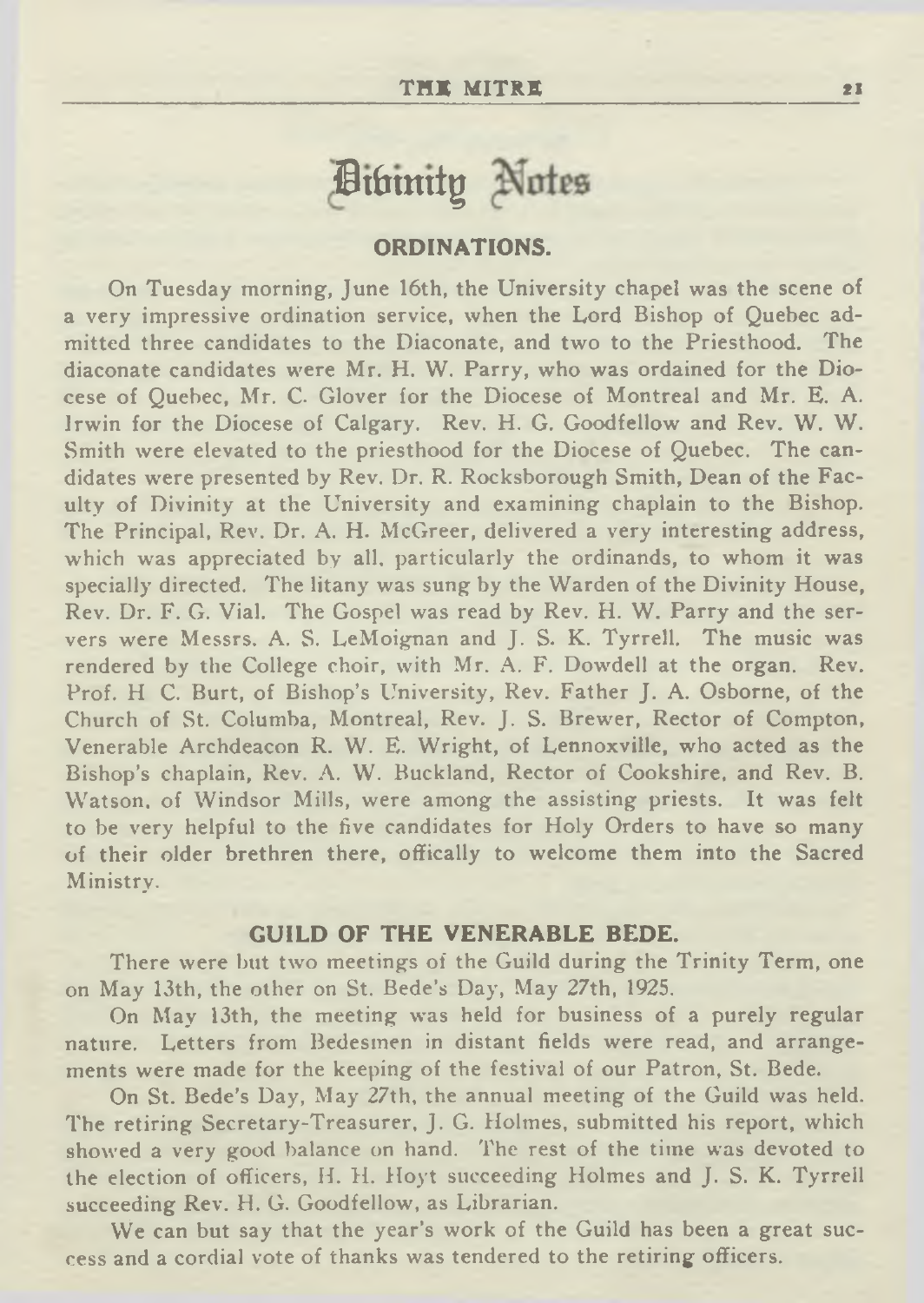#### 22 THE MITRE

#### **St. Bede's Day, 1925.**

If I were to say that a day spent mainly in religious exercises in the merry month of May would be a terrible trial of one's powers of endurance, I am afraid I would he fiercely denounced by those who kept the festival of our Patron Saint in our own little Oratory.

To enjoy thoroughly such an event one must start the day in the proper manner and I feel sure that no better way can be found than by beginning with an early celebration of the Holy Eucharist. In this respect we are peculiarly fortunate, as we have our own Oratory, dedicated to St. Bede. Upon this occasion the service was attended by every resident member of the Guild. And then, to have the beautiful office of Sext with music and singing is indeed a treat such as we seldom experience, excepting days of retreat and other events of this class.

The earlier part of the afternoon was devoted to the annual business meeting and election of officers of the Guild, a report of which may be found elsewhere.

At 8 p.m. the Warden, Rev. Prof. F. G. Vial, conducted the office of Compline in his usual impressive manner. Rev. A. V. Grant of Ste. Agathe, Que., gave the address. His sermon was of an unusual character and gave us much food for thought. Mr. Grant is Chaplain of a Sanitorium and the story of his work and experiences in this branch of God's service was very edifying. While most of us who base our religious beliefs upon the fundamental principles of the Faith of the Holy Catholic Church, could not agree with him on some points, we all feel grateful to him for the many helpful suggestions which he gave us regarding our future life in the Priesthood. And those of us who contemplate following Mr. Grant's example in becoming the Church's ministers to the sick and suffering, would do well to lay to heart some of the advice he gave.

After Compline proper, the service of admission to the Guild was held, when the Warden admitted Stanley Howse into membership.

Perhaps one of the most interesting features of Compline on this occasion was the singing of " Bede", a hymn of thanks to God for the splendid example of our Patron Saint, setting forth the history and recalling to mind the piety of the Venerable Bede. It is very interesting to note that the tune is composed of a repetition of the notes "B. E. D. E." and that both words and music were composed by a Franciscan Monk.

One must not conclude this report without due mention being made of the very enjoyable entertainment given to the members of the Divinity Faculty by Mrs. Vial immediately after Compline. From this time until midnight we indulged in round after round of games and jollification generally, of which charades and eating of the good things prepared by Mrs. Vial played no small part. J.S.K.T.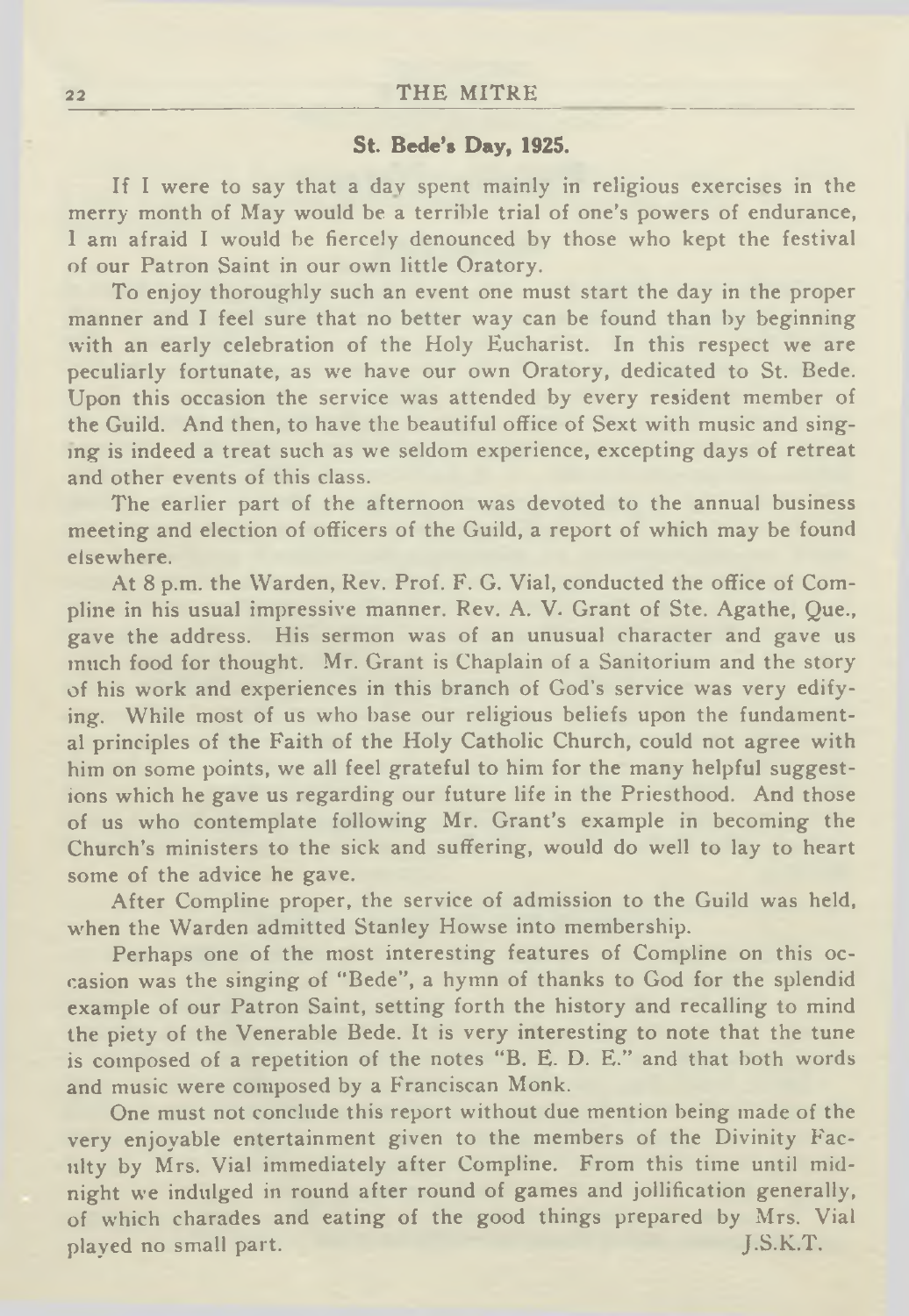### Conbocation, 1925

Last June's Convocation, which was the eighty-second of the College and seventy-second of the University, was marked by announcement of the resignation of Dr. John Hamilton, M.A., D.C.L., as Chancellor of Bishop's, and by the conferring of four honorary degrees. Dr. Hamilton's resignation came as a surprise to the public and was the occasion of great regret. Announcement of his decision was made by Dr. James MacKinnon, D.C.L., chairman of the Board of Governors, who read a resolution of regret and of appreciation of Dr. Hamilton's magnificent work for Bishop's as chancellor for the past twenty-five years, passed by a meeting of the Corporation of the University. Upon motion of Principal McGreer, a standing vote of regret and of appreciation was unanimously passed by all present.

An unusually large and distinguished audience, including the Lord Bishops of Montreal and Quebec attended the gathering. The gentlemen who received the degree of D.C.L (Honoris causa) were Rev. Jocelyn Perkins, M.A., Minor Canon of Westminster Abbey, London, and secretary of the British Columbia and Yukon Church Society; and three distinguished graduates of Bishop's, namely, Rev. A. H. Moore, M.A., president of the University of King's College, Halifax, N.S.; Rev. F. G. Vial, M.A., B.D., professor of Pastoral Theology at Bishop's and author of "Three Measures of Meal" ; and George H. Montgomery, K.C., prominent lawyer of Montreal.

Principal McGreer, in introducing the recipients of these degrees, described Canon Perkins as a distinguished graduate of Oxford who had done much for Canadian Missions; President Moore as a well known churchman and educationist; Professor Vial as one of Canada's two greatest theologians; and Mr. Montgomery as one of the country's best known lawyers.

A report of the University's work in the past year was delivered by Chancellor Hamilton, a report of the Faculty of Arts by the Principal and of the Faculty of Divinity by the dean of that Faculty, Rev. R.Rocksborough Smith, D.D.

Special degrees conferred by the Chancellor were those of Bachelor of Music on Mr. John W Bearder, F.R.C.O., now of Ottawa but formerly of Sherbrooke; and of M.A. on Rev. C. W. Balfour and Rev. C. G. Lawrence (in absentia), and Rev. Hollis H. Corey, Rev. A. E. Legge and Mr. George F. Savage, B.A.

Three graduates of the Faculty of Divinity received the degree of Licentiate of Sacred Theology, namely. Rev. Charles Glover, B.A., of Montreal; Rev. T. Lloyd, of East Angus; and J. G. Holmes, of Dundas, Ont., all with second class standing.

The degree of B.A. was conferred on the following, the standing and address of each being given;